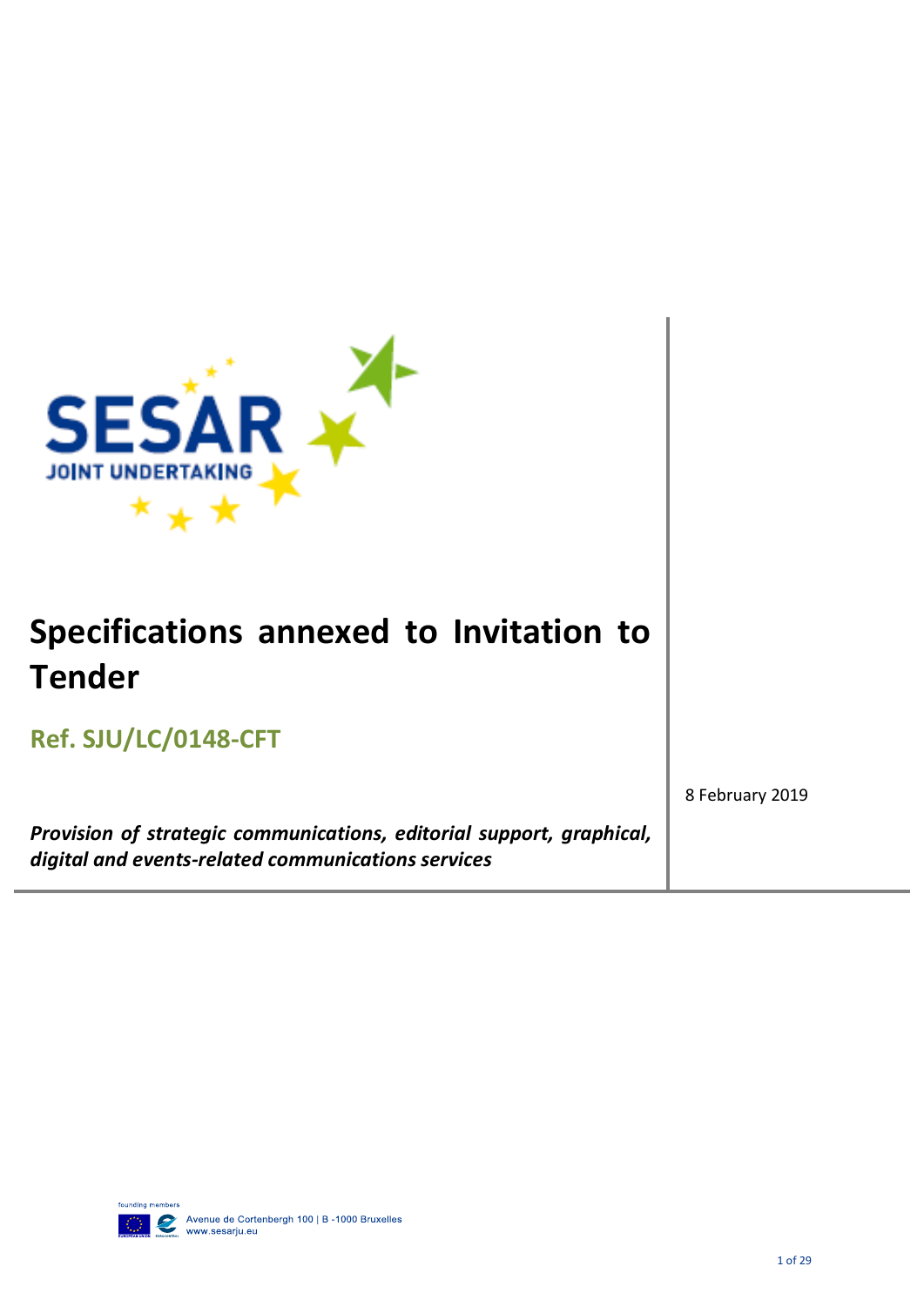#### **TABLE OF CONTENTS**

| 1.      |                                                                     |  |
|---------|---------------------------------------------------------------------|--|
| 1.1     |                                                                     |  |
| 1.2     |                                                                     |  |
| 1.3     |                                                                     |  |
| 2.      |                                                                     |  |
| 2.1     |                                                                     |  |
| 2.2     |                                                                     |  |
| 2.3     |                                                                     |  |
| 2.3.1   |                                                                     |  |
| 2.3.1.1 |                                                                     |  |
| 2.3.1.2 |                                                                     |  |
| 2.3.1.3 |                                                                     |  |
| 2.3.1.4 |                                                                     |  |
| 2.3.1.5 |                                                                     |  |
| 2.3.2   |                                                                     |  |
| 2.3.2.1 |                                                                     |  |
| 2.3.2.2 |                                                                     |  |
| 2.3.2.3 |                                                                     |  |
| 2.3.2.4 |                                                                     |  |
| 2.3.2.5 |                                                                     |  |
| 2.3.2.6 |                                                                     |  |
| 2.3.2.7 |                                                                     |  |
| 2.3.2.8 |                                                                     |  |
| 2.3.2.9 |                                                                     |  |
| 2.3.3   |                                                                     |  |
| 2.3.3.1 |                                                                     |  |
| 2.3.3.2 |                                                                     |  |
| 2.3.3.3 |                                                                     |  |
| 2.3.3.4 |                                                                     |  |
| 2.4     | COMPLIANCE WITH DATA PROTECTION PRINCIPLES AND PRIVACY BY DESIGN 14 |  |
| 2.5     |                                                                     |  |
| 2.6     |                                                                     |  |
| 2.6.1   |                                                                     |  |

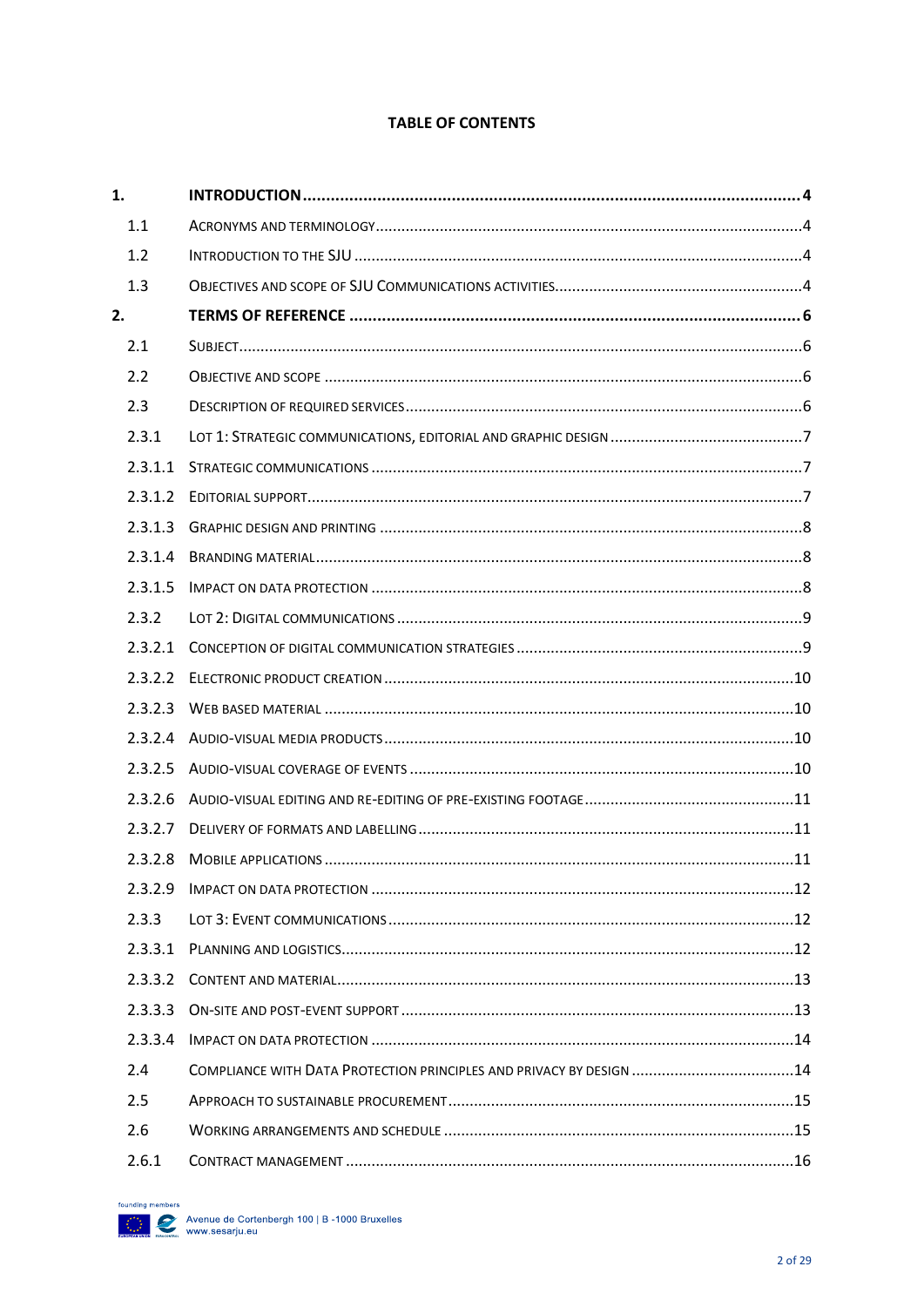| 2.6.2  |                                                                        |  |
|--------|------------------------------------------------------------------------|--|
| 2.7    |                                                                        |  |
| 2.7.1  | PROCEDURE FOR THE MANAGEMENT OF THE FRAMEWORK AND SPECIFIC CONTRACTS16 |  |
| 2.7.2  |                                                                        |  |
| 2.8    |                                                                        |  |
| 2.9    |                                                                        |  |
| 2.10   |                                                                        |  |
| 2.11   |                                                                        |  |
| 2.12   |                                                                        |  |
| 2.13   |                                                                        |  |
| 2.14   |                                                                        |  |
| 2.14.1 |                                                                        |  |
| 2.14.2 |                                                                        |  |
| 2.15   |                                                                        |  |
| 3.     |                                                                        |  |
| 3.1    |                                                                        |  |
| 3.2    |                                                                        |  |
| 4.     | ASSESSMENT OF THE TENDERS AND AWARD OF THE CONTRACT  21                |  |
| 4.1    |                                                                        |  |
| 4.2    |                                                                        |  |
| 4.3    |                                                                        |  |
| 4.4    |                                                                        |  |
| 4.5    |                                                                        |  |
| 5.     |                                                                        |  |

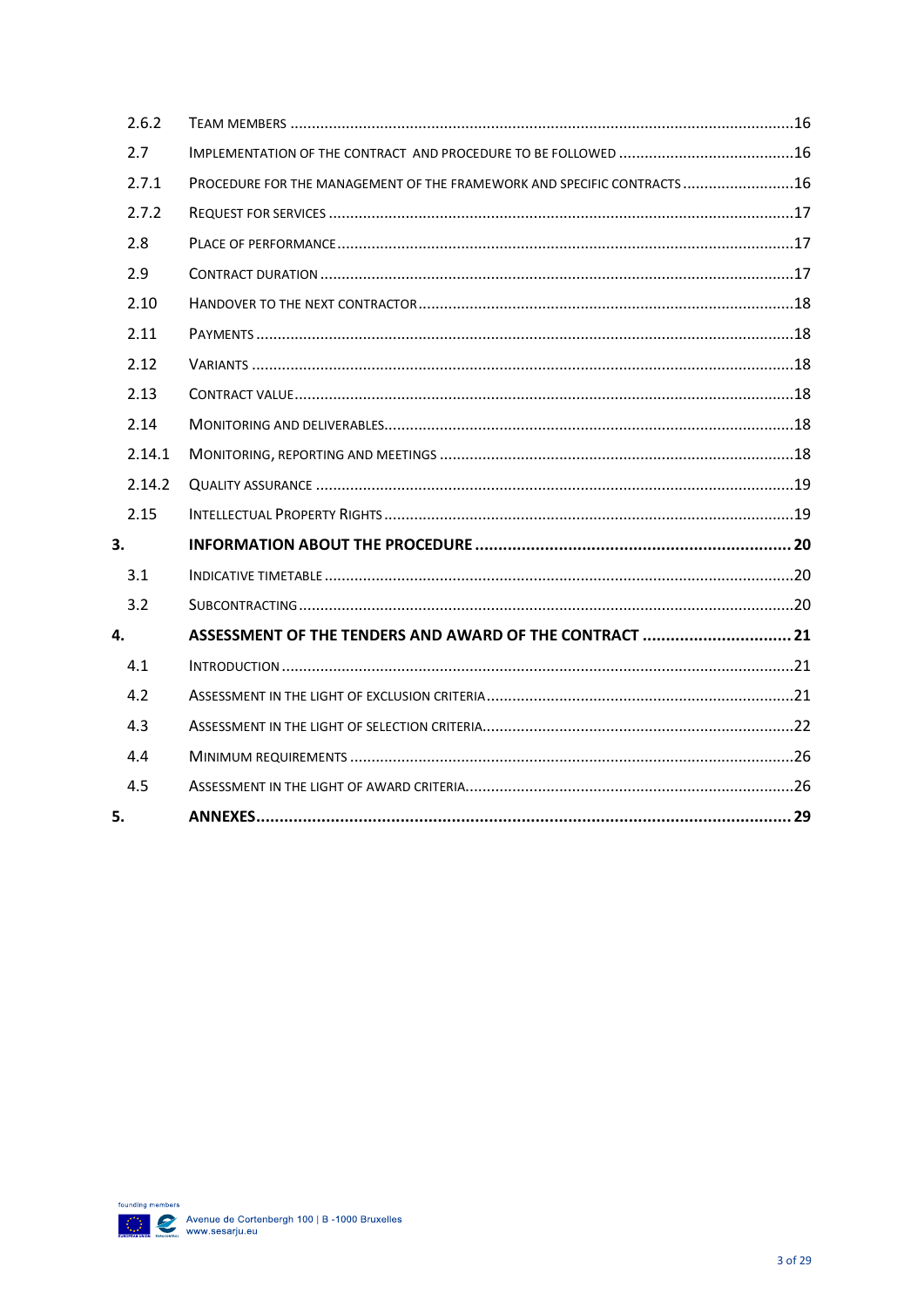# <span id="page-3-0"></span>**1. INTRODUCTION**

# **1.1 Acronyms and terminology**

<span id="page-3-1"></span>

| <b>ATM</b>             | Air Traffic Management                                                                                                                                                                                                                                                                                                                                                                                                                                                                                                                 |
|------------------------|----------------------------------------------------------------------------------------------------------------------------------------------------------------------------------------------------------------------------------------------------------------------------------------------------------------------------------------------------------------------------------------------------------------------------------------------------------------------------------------------------------------------------------------|
| <b>ATM Master Plan</b> | ATM Master Plan available at https://www.atmmasterplan.eu/                                                                                                                                                                                                                                                                                                                                                                                                                                                                             |
| Eurocontrol            | European Organisation for the Safety of Air Navigation                                                                                                                                                                                                                                                                                                                                                                                                                                                                                 |
| <b>MA</b>              | Membership Agreement                                                                                                                                                                                                                                                                                                                                                                                                                                                                                                                   |
| <b>MFA</b>             | Multilateral Framework Agreement                                                                                                                                                                                                                                                                                                                                                                                                                                                                                                       |
| <b>PPP</b>             | <b>Public Private Partnership</b>                                                                                                                                                                                                                                                                                                                                                                                                                                                                                                      |
| <b>SESAR</b>           | Single European Sky ATM Research                                                                                                                                                                                                                                                                                                                                                                                                                                                                                                       |
| <b>SJU</b>             | SESAR Joint Undertaking (hereafter referred to as "SJU"), a joint undertaking within<br>the meaning of Article 187 of the Treaty on the Functioning of the European Union,<br>set up by Council Regulation (EC) No 219/2007 of 27 February 2007 on the<br>establishment of a Joint Undertaking to develop the new generation European air<br>traffic management system (SESAR), as amended by Council Regulation (EC)<br>1361/2008 of 16 December 2008, and further amended by Council Regulation (EU)<br>No 721/2014 of 16 June 2014. |
| <b>DPO</b>             | Data Protection Officer                                                                                                                                                                                                                                                                                                                                                                                                                                                                                                                |
| <b>SEA</b>             | Strategy & External Affairs                                                                                                                                                                                                                                                                                                                                                                                                                                                                                                            |

## **1.2 Introduction to the SJU**

<span id="page-3-2"></span>The purpose of the SJU created under Article 187 of the Treaty on the Functioning of the European Union, is to ensure the modernisation of the European Air Traffic Management (ATM) system through the coordination and concentration of all relevant research and development efforts.

SJU is responsible for the implementation of the European ATM Master Plan and for carrying out specific activities aimed at the development of a new generation ATM system capable of ensuring the safety and fluidity of air transport worldwide over the next thirty + years. Further information on the activities of the SJU is available a[t www.sesarju.eu.](http://www.sesarju.eu/)

## **1.3 Objectives and scope of SJU Communications activities**

<span id="page-3-3"></span>In order to ensure strong engagement from a wide range of stakeholders, the SJU believes that communications must be truly integrated into the overall framework of SESAR. The overall goal of SJU communications strategy is to:

- Illustrate and showcase the solutions that the SESAR is already delivering and the tangible benefits they bring to the aviation industry and society as a whole;
- Extend awareness-raising and outreach on SESAR in order to secure stakeholders commitment and bring SESAR solutions to the next level of capability;

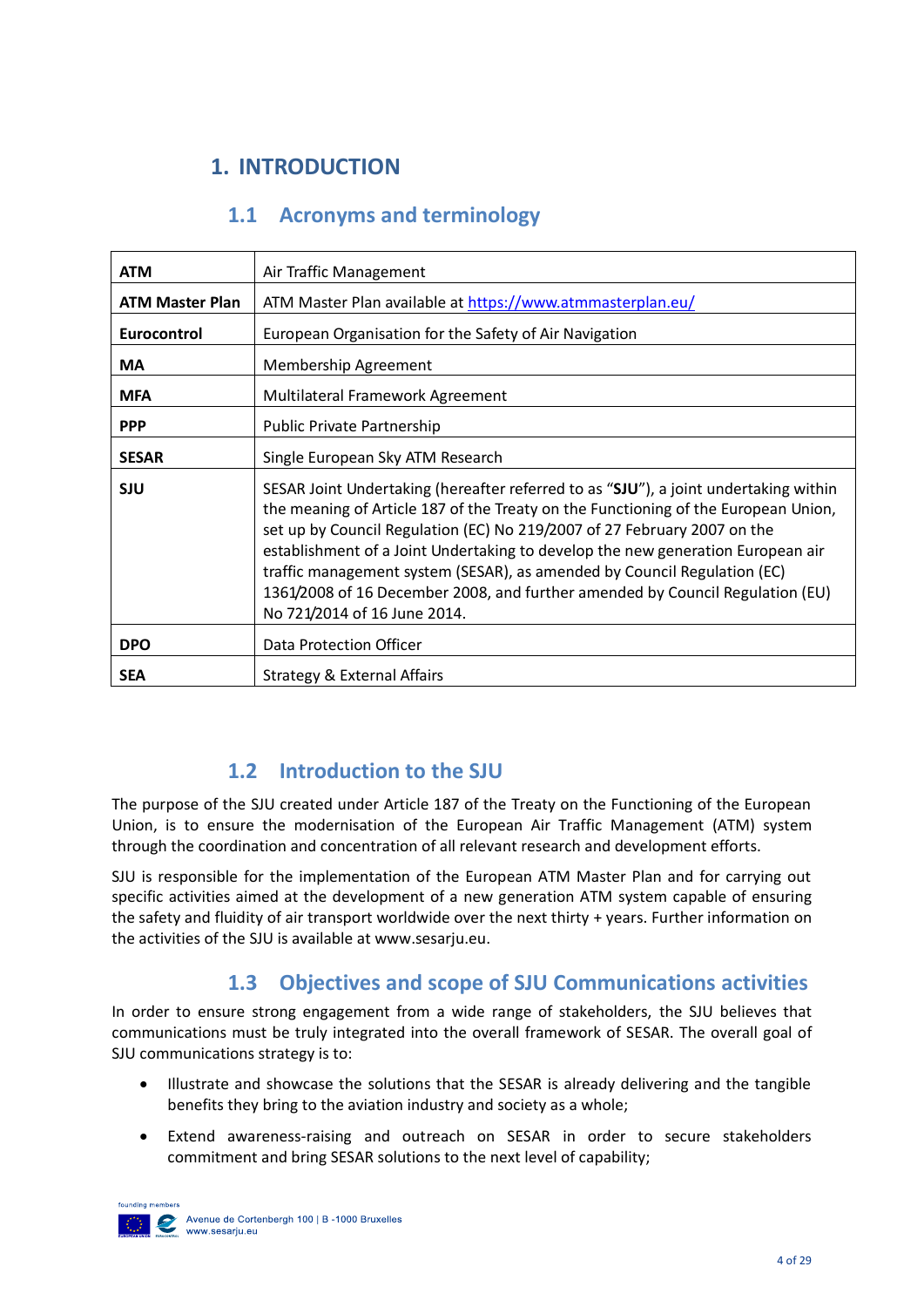- Promote SESAR as an integral part of the day-to-day aviation world, leveraging on its role in making the Single European Sky a reality;
- Enhance the partnership spirit of the SJU through communications activities with SJU staff, members and experts.

The success of the SESAR Development Phase, and the achievement of SJU's results, relies on a strong communications plan to ensure that key messages are disseminated to the SJU's main audiences of:

- Interested general public, such as concerned citizens or citizens whose opinions matter to decision makers;
- General EU and national decision makers, who are influential and are considered opinion leaders;
- Specialist ATM/Aviation-related community, including decision-makers;
- ATM experts and SESAR staff.

SJU targets the above-mentioned audiences through strategic offline (printed material) and online communications (website and social media), events and the media.

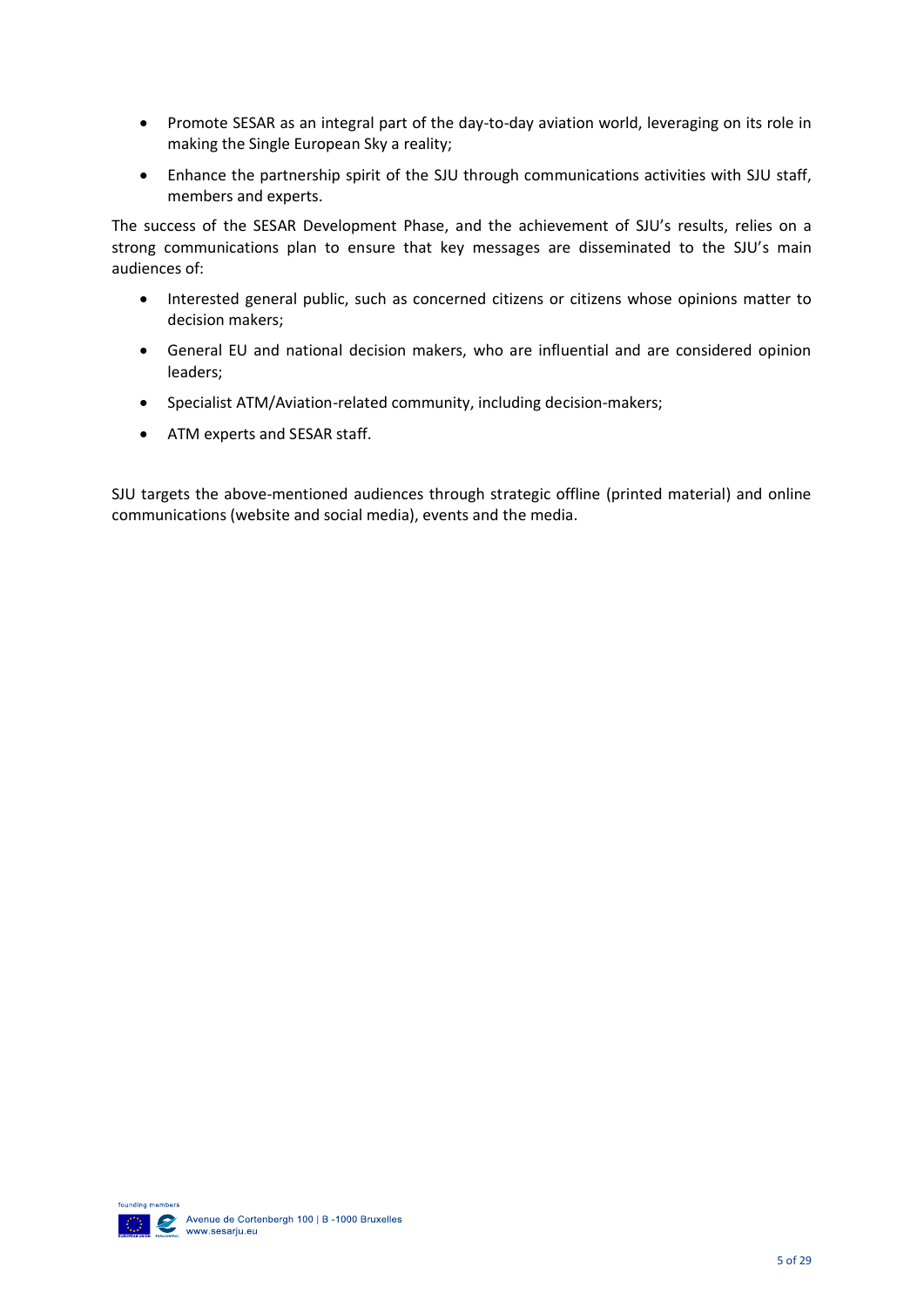# **2. TERMS OF REFERENCE**

# <span id="page-5-1"></span><span id="page-5-0"></span>**2.1 Subject**

This document constitutes the tender/technical specifications accompanying SJU's invitation to tender. It aims to describe the purpose of this call for tender, in particular:

- its scope,
- the types of services that will be covered under the 3 Framework Service Contracts to be awarded (one for each Lot) and may be requested (as detailed in Section 2), as well as
- the evaluation procedure on the basis of the exclusion, selection and award criteria (as detailed in Section 4).

## <span id="page-5-2"></span>**2.2 Objective and scope**

The objective of this call for tender is to provide the SJU with external support - both online and offline - related to strategic communications, editorial support and graphic design, digital communications and events. All content created under the terms of the specific contracts linked to each framework contract must be delivered in a format that enables the SJU to disseminate it by whichever means and whichever communications campaign in the context of its communications strategy as SJU may deem appropriate.

For this purpose, the SJU is launching an open call for tender divided into 3 (three) Lots aimed at concluding a maximum of 3 (three) **single framework service contracts** (one per Lot) for the following assignments:

- Lot 1: Strategic communications, editorial support and graphic design
- Lot 2: Digital communications
- Lot 3: Event communications

<span id="page-5-3"></span>The same tenderer may submit a tender for one, two or all three Lots. Each tender submitted should include a case study (see Annex 4 for a description of the case study per lot).

## **2.3 Description of required services**

The services to be provided are described in the present section. It should be noted that subcontracting is allowed subject to the conditions set in point 18 of the Invitation to Tender.

All the activities related to the services described below must be carried out upon request and instructions by the SJU and under its supervision.

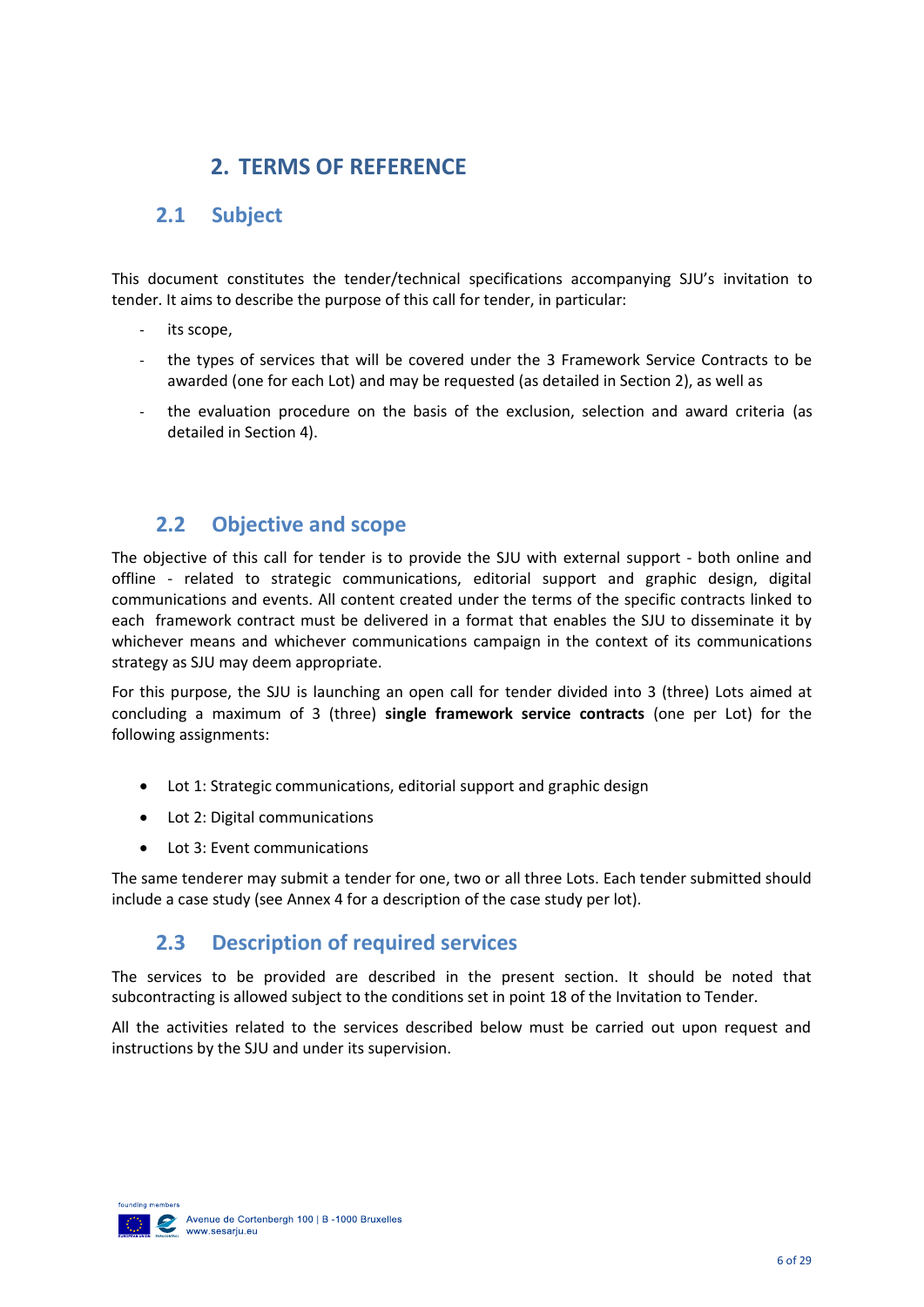# **2.3.1 Lot 1: Strategic communications, editorial and graphic design**

<span id="page-6-0"></span>The services to be provided under Lot 1 are related to the strategic conception, design, drafting and production, in any medium (offline and online) of communications content and branding material relating to the activities of the SJU.

The SJU regularly publishes written communications material, such as brochures, factsheets, reports, posters, press releases, planning documents, info graphics and branding material. In preparing this material, the SJU identifies the targeted audiences and develops accompanying strategic messages. It also researches content and chooses the appropriate editorial and graphic style for the communications material in line with its in-house editorial and graphical guidelines. The resulting written communications is disseminated through SJU's online communications channels (website and social media) and in printed format at events and through mailing distributions.

In 2018, the SJU produced three major hard print publications as well as several smaller brochures. In addition, the SJU contributed to 10 media articles, where editorial support from the contractor was required. All SJU publications and content are available on the SJU website [www.sesarju.eu.](http://www.sesarju.eu/)

In this context, the SJU might at any moment seek advice from the future Contractor in relation to the services described above and innovative ways of approaching its target audience groups.

In parallel and in order to tailor its external communication activities, the SJU may use Lot 1 as a mechanism for intelligence gathering on, as well as SJU positioning with external audiences through subscriptions to trade magazine subscriptions or advertorials in magazines/newspapers. In 2018, the SJU purchased a magazine subscription to the Financial Times, as well as an online subscription to Politico.

SJU communications material is in principle published in English. On occasion materials may be produced in the 5 other ICAO languages (French, Spanish, Chinese, Arabic and Russian).

The services subject of the specific contracts under the Framework contract may concern the following fields and should result in the deliverables described below (the list is not exhaustive and aimed at drawing up a hypothetical scenario):

## **2.3.1.1 Strategic communications**

- <span id="page-6-1"></span>• Providing strategic communications support, such as identifying and mapping target audiences (e.g. general public, ATM experts, policy makers, press and media) and identifying their communication interests, developing messages, proposing appropriate communications and promotional materials and channels for dissemination;
- Measuring the impact and effectiveness of the content developed regarding the target audiences.

## **2.3.1.2 Editorial support**

- <span id="page-6-2"></span>• Researching and analysing information on requested topics and providing advice on editorial content and the structuring of messages;
- Conducting interviews with policymakers, as well as aviation and ATM experts;
- Upon instruction from the SJU, writing, translating, revising and proofreading material, such as articles, factsheets, reports, speeches, magazines, newsletters, brochures, leaflets, social media posts, sub-websites, posters, slogans, banners, advertisements, press releases, interviews, and other communications content. All content must be reviewed and approved

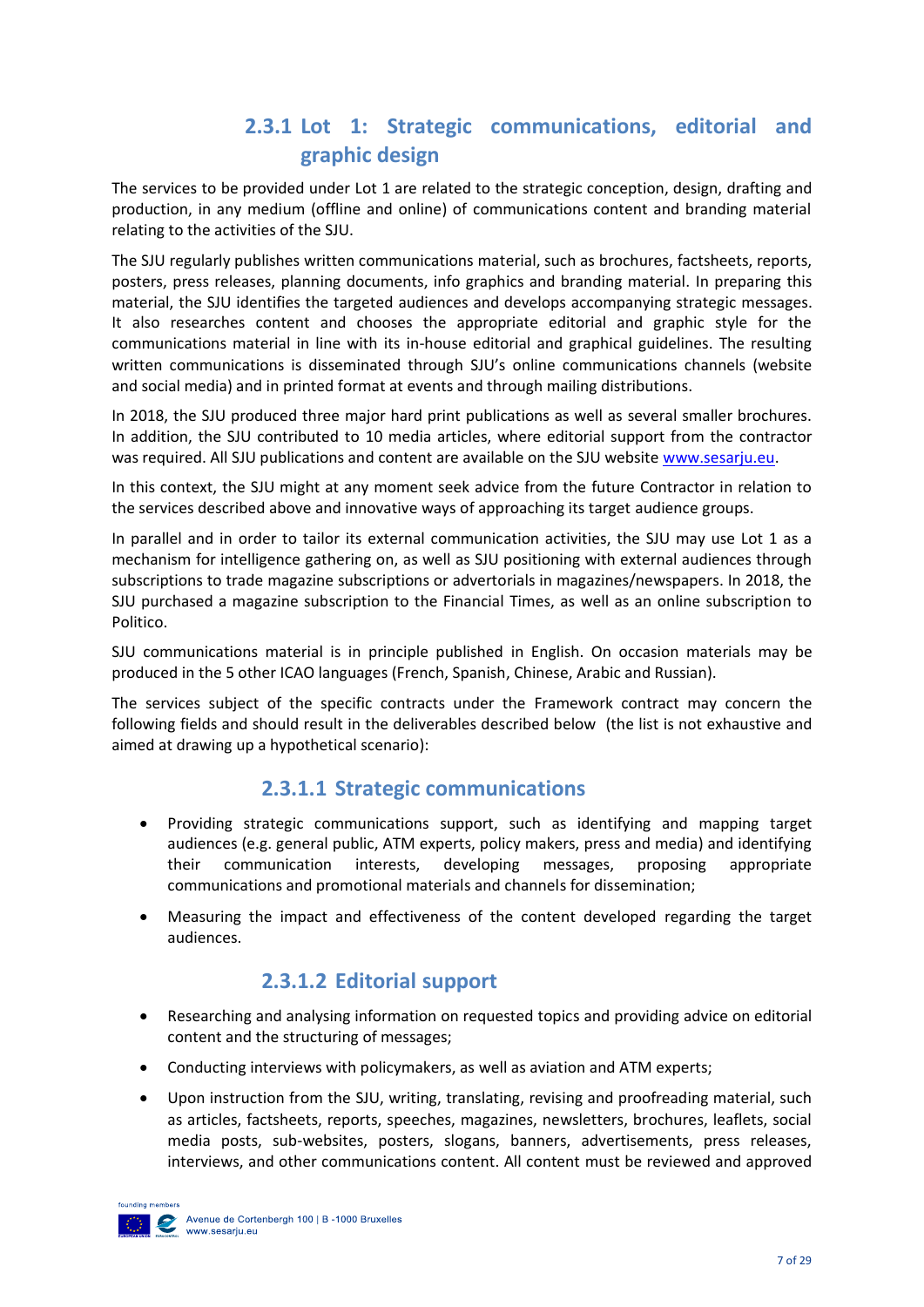by the SJU, comply with the EU Interinstitutional Style Guide, as well as SJU's internal editorial guidelines;

- Designing, planning and drafting content for use in communications campaigns, in printed form, in electronic form or on the web;
- <span id="page-7-0"></span>• Adapting editorial material according to national or regional audiences.

## **2.3.1.3 Graphic design and printing**

- Creating artwork such as drawings, illustrations, visuals in accordance with the SJU visual identity. All proposals are expected to generate and maintain visual and artistic coherence throughout various campaigns;
- Overseeing graphic design, layout and the production of files in the format required (for example, Adobe InDesign, Illustrator and Photoshop or equivalent press and web optimised pdf) for the communications material such as reports, brochures, leaflets, newsletters, press material, project descriptions and magazines, consistent with existing or future graphic charts;
- Providing rapid (no more than 72 hours) turnaround of limited print runs of information products;
- Dispatching and transporting printed material;
- Adapting all print products with a view to putting them on websites and/or other electronic media (E-books, CD-ROM, all DVD formats, USB keys, SD cards, etc.);
- Graphic design and production of advertisements and advertorials for all media;
- Photography, including obtaining/formatting images, photos and other appropriate illustrations, and obtaining photographs reusable by the SJU with the appropriate copyright disclaimer;
- Producing infographics, charts, diagrams and any other forms of data visualisation, such as animated infographics;
- Producing and supplying promotional and presentational material, conference kits, information packs for various target audiences;
- Developing social media graphical elements ('shareables');
- Making available to the SJU the source files, photos and fonts used so that these can be reused in the same form or in modified form in any future SJU's actions.

## **2.3.1.4 Branding material**

- <span id="page-7-1"></span>• Proposing branding material according to the scope of the SJU's work and target audiences in the respect of environment-friendly materials and productions;
- Applying and adapting existing logos, the visual identity and text (web addresses, etc.) to different branding items.

## **2.3.1.5 Impact on data protection**

<span id="page-7-2"></span>Some of these services are considered to have an impact on the rights of data subject with regards the processing of their personal data. As such, these services (listed below) shall be provided in full compliance with the data protection and privacy principles stated in section 2.5:

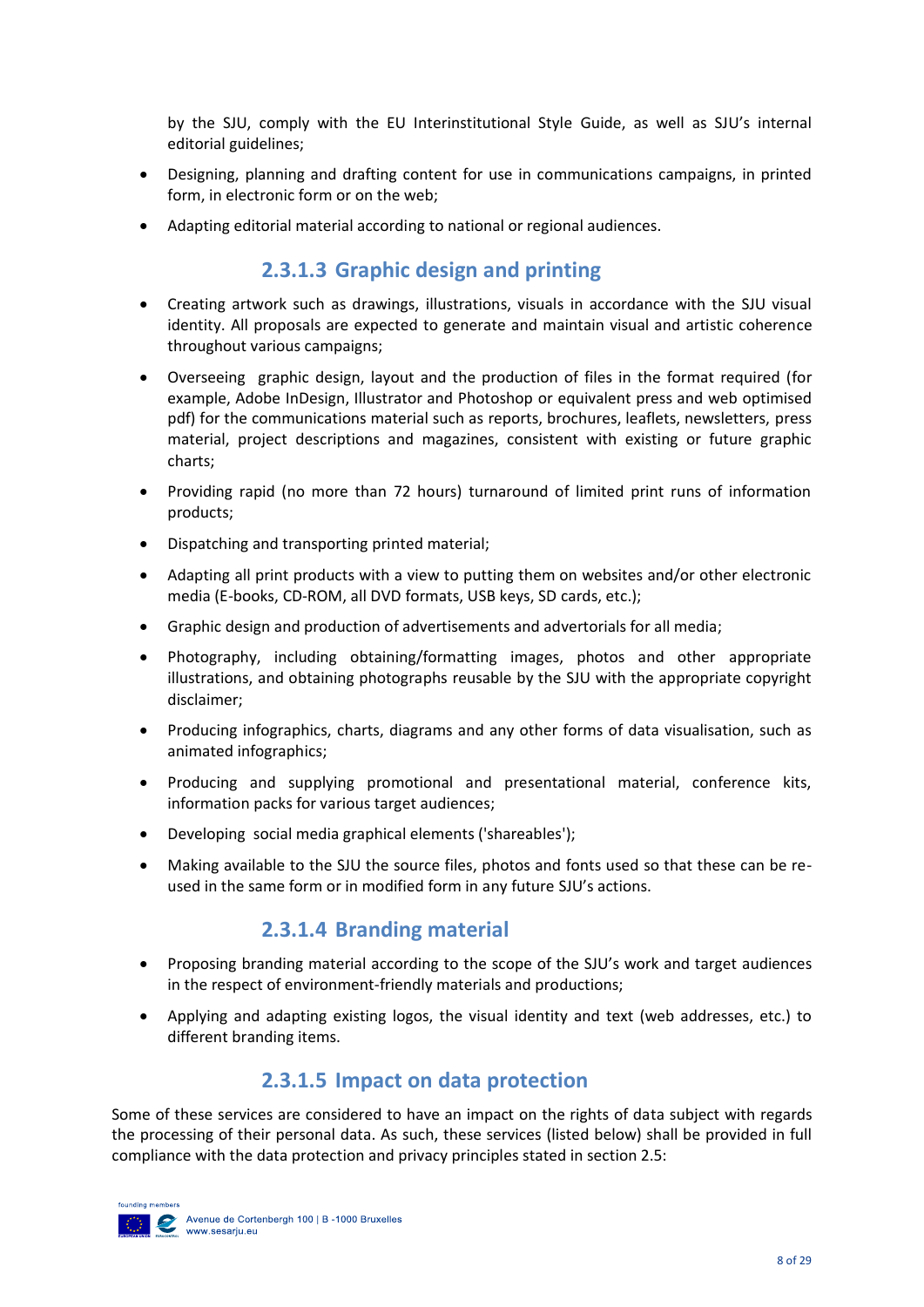- Social media monitoring, and in particular target audiences and profiling
- Photography, in terms of collection, use and destruction of images

### **2.3.2 Lot 2: Digital communications**

<span id="page-8-0"></span>The services to be provided under Lot 2 are related to the strategic conception of digital communications strategies, electronic and web-based material, audio-visual products and mobile applications. The SJU develops a range of digital communications to support its strategic communications objectives. These may include short animations, videos, presentations, e-learning tools, as well as web-based products and audio-visuals for events and virtual events. The majority of this material is disseminated through SJU's website (Drupal 7 platform), which attracts 20,000 monthly visits and seeks to be an exemplary model of website design, user-friendliness and innovation. Within the website, particular attention is paid to communicating SESAR's approach and achievements to targeted audiences. The SJU already has a service contract in place with an external service provider for the hosting and maintenance of SJU website, as well as the development and distribution of SESAR e-news. This Lot does not focus on these communications channels; however, it does not exclude at some point an eventual cooperation with other service providers of the SJU or the direct provision of these services.

Digital communications is also disseminated through SJU's e-newsletters, as well as ad-hoc mail shots and event invitations. In terms of social media, the SJU currently is active on LinkedIn, YouTube, Twitter and Flickr. Additional platforms may be targeted in the future.

As an example, the SJU recently produced the following videos, which can be viewed on the SESAR YouTube page:

- 1) SESAR 2020
- 2) SESAR Solutions Catalogue
- 3) U-space animation

In addition, the SJU has created the following tangible digital tools, which are used at events:

- 1) A virtual reality tool on SESAR solutions at airports
- 2) An augmented reality u-space tool
- 3) A SESAR interactive tool, showcasing the implementation of SESAR projects in Europe, this has also been customised to be used on our website.

In this context, the SJU might at any moment request advice from the future Contractor in relation to the services described below and innovative ways of approaching its target audiences. All SJU's digital content is available through SJU website[: www.sesarju.eu.](http://www.sesarju.eu/)

The services subject of the specific contracts under the Framework contract may concern the following fields and should results in the deliverables described below (the list is not exhaustive and aimed at drawing up a standard scenario):

## **2.3.2.1 Conception of digital communication strategies**

<span id="page-8-1"></span>• Providing advice to the SJU for the conception of digital communication strategies in the field of multimedia and web services according to SJU's needs e.g. a specific event or communications campaign;

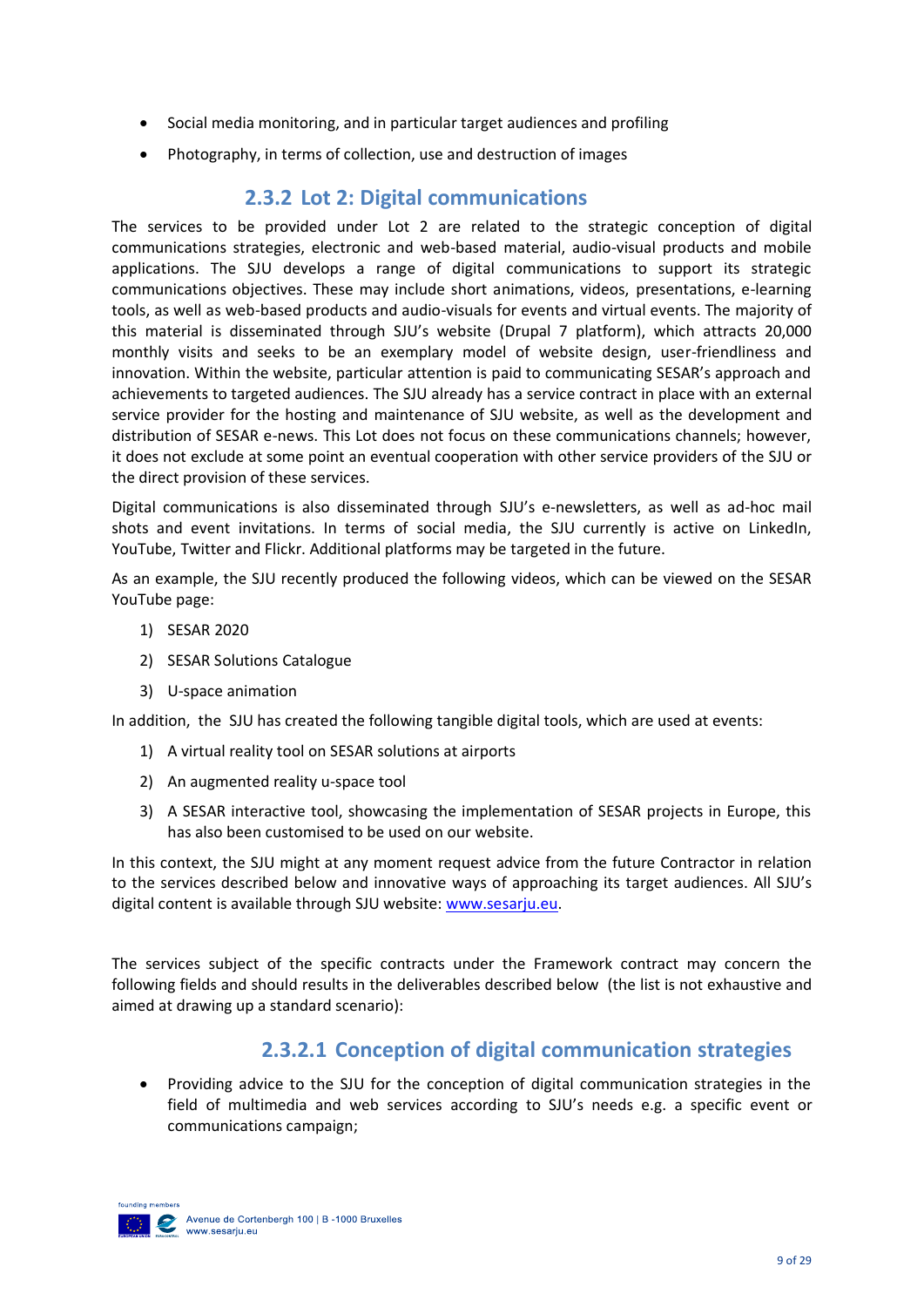• Identifying target audience groups and their interest, giving advice on the appropriate channels (such as social media, websites and other online platforms) to be used and in designing communications campaigns.

## **2.3.2.2 Electronic product creation**

<span id="page-9-0"></span>• On the basis of the requests received by the SJU, designing and creating products for the internet, involving the creation and development and testing of the concept, script, structure and content, developing ergonomic interfaces, e-learning tools, html interfaces, digital illustrations, website banners, computer and online simulations and educational games, animated presentations , music files and podcasts.

## **2.3.2.3 Web based material**

<span id="page-9-1"></span>As mentioned above, the SJU already has a service contract in place for the hosting, maintenance and content management of the SJU website. Subject to SJU's requests and indications, web services related to this framework contract should include:

- Designing and creating HTML tools. These can be interactive tools either for use on the SJU website or other relevant websites;
- Designing, creating and implementing web pages, mini websites or micro sites. For example, a website created for a specific event or project. It should be noted that these websites will be hosted by the providers of the SJU web service contract.

## **2.3.2.4 Audio-visual media products**

- <span id="page-9-2"></span>• Subject to SJU's requests and indications: Developing concepts, ideas, scripts and storylines for audio-visual productions to imaginatively and effectively describe the work of the SJU, including technical aspects;
- Developing augmented and virtual reality/multimedia tools, making use of the latest technology platforms.
- Developing original visuals, such as animated graphics or animations (2D or 3D) for audiovisual productions in order to make the subjects dealt with accessible and comprehensible;
- Producing videos in various formats, including reportages, promotional clips, video products aimed at social media distribution (app store optimisation);
- Screen casting and voice-over where appropriate;
- Subtitling and dubbing in the languages of the target audiences, including translation and/or adaptation of texts, commentaries, subtitles;
- Obtaining and respecting the copyright clearance of any material provided by SJU members, partners or external stakeholders. In addition, the future Contractor will make available to the SJU the masters of the edited material, raw footage and full rushes of the audio-visual products, indicating copyright clearances.

## **2.3.2.5 Audio-visual coverage of events**

- <span id="page-9-3"></span>• Managing and producing video, audio and photo coverage of events (in Brussels or elsewhere in Europe and beyond), such as conferences, seminars, press briefings, exhibitions, awards ceremonies, openings etc., including:
	- o Filming of events and editing footage;

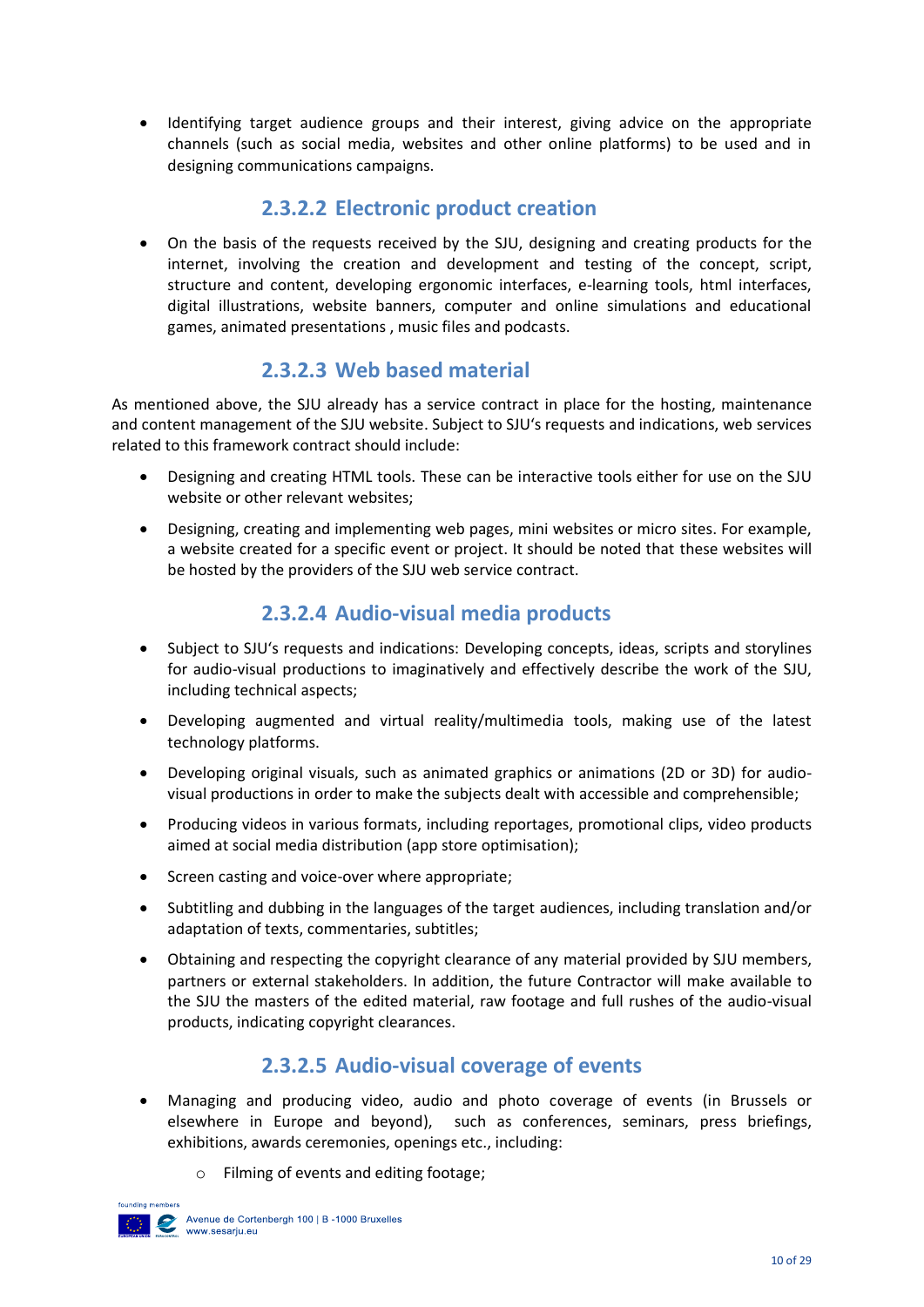- o Interviews with speakers or other stakeholders;
- o Web streaming;
- o Live social media proliferation (e.g. live tweeting at events).

## **2.3.2.6 Audio-visual editing and re-editing of preexisting footage**

- <span id="page-10-0"></span>• Performing miscellaneous tasks, such as subtitling (existing) productions in other languages, voice-overs, mixing, video editing, incorporation of special effects, duplication, etc. Mixing may include mixing raw footage with animated material;
- Supplying upon request and in addition to the original edited production and raw footage, any re-edits which may be necessary to re-use parts of one or more productions for additional communication activities - The future Contractor will need to obtain and respect the copyright clearance of any pre-existing material.

## **2.3.2.7 Delivery of formats and labelling**

- <span id="page-10-1"></span>• Making available to the SJU master copies of the edited material, raw cut footage and full rushes of the audio-visual products. The formats and number of copies required will vary according to the specific needs of any given project, but may include:
	- $\circ$  Compressed files, made available on future Contractor's FTP server and for upload on websites, streaming server or social media (e.g. YouTube), hence on various formats such as wmf, flv, mov, mp4 as well as other formats for broadcast quality;
	- o Playable DVDs;
	- o Multimedia and interactive functionalities including for hand-held devices (smartphones and tablets);
	- $\circ$  Given the technical development in the audio-visual field, the Future Contractor may also be asked for other formats;
- Providing all the audio-visual productions in video streaming format readable by the most popular viewers available either as high definition or low definition. The future Contractor may be asked to provide screenshots in high resolution to develop other communications tools such as printed material.

# **2.3.2.8 Mobile applications**

- <span id="page-10-2"></span>• Creating mobile applications for the most common mobile platforms, namely Google Android and iOS. It must be ensured that a HTML version of any mobile application is made available for users of no smart devices. The future Contractor must also provide training to allow the SJU to manage the content population independently;
- After implementation of the solution, the SJU should be able to benefit from support by the future Contractor for: Signing and publishing the app, dealing with problems as they arise; monitoring technical migrations and the need for updates; monitoring user feedback and acting upon user problems.

Please note that the future Contractor will not bear costs related to accounts maintenance or pay fees as this will be handled by the EU Publications Office.

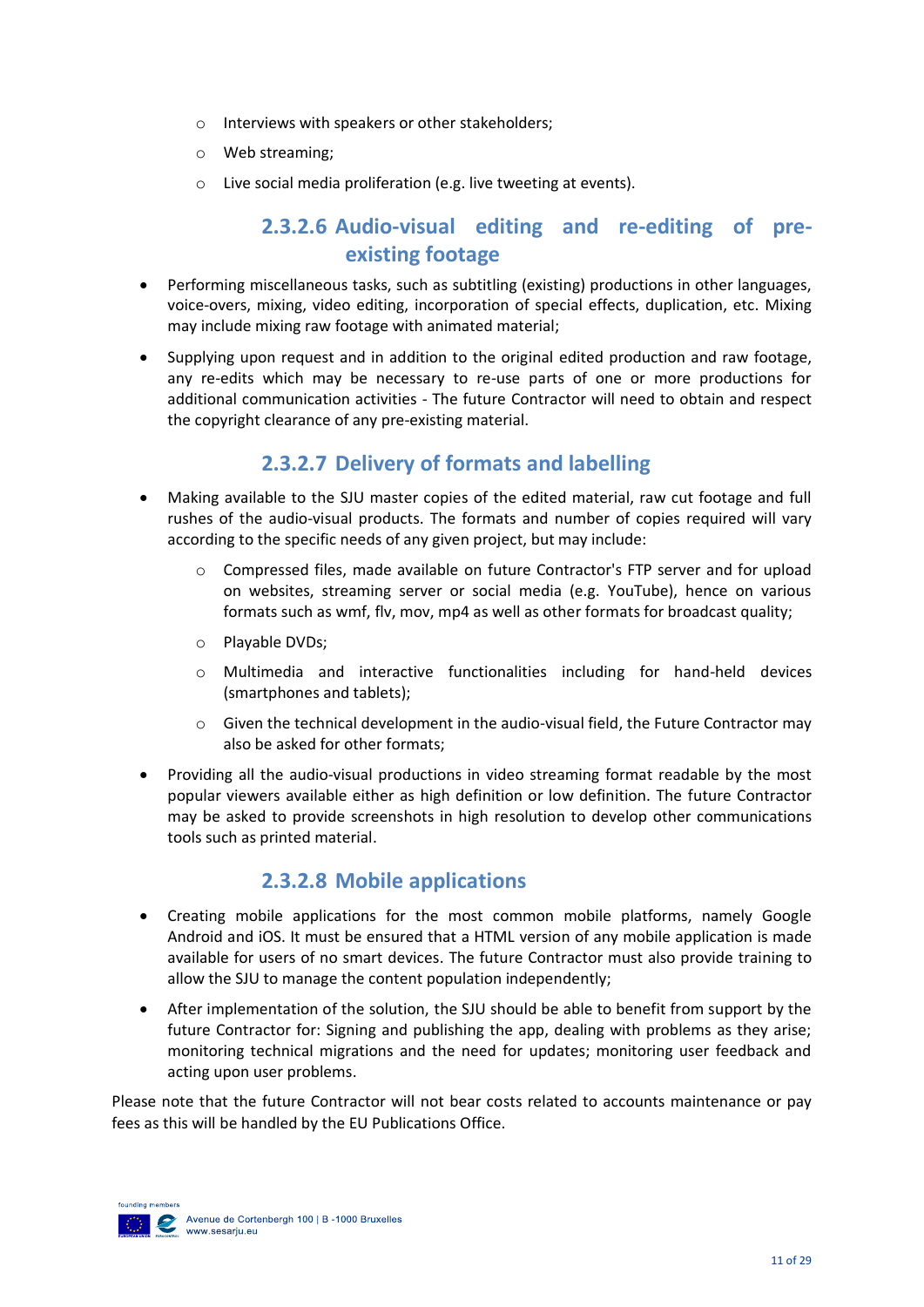## **2.3.2.9 Impact on data protection**

<span id="page-11-0"></span>Some of these services are considered to have an impact on the rights of data subject with regards the processing of their personal data. As such, these services (listed below) shall be provided in full compliance with the data protection and privacy principles stated in section 2.5:

- Innovative ways to target audience
- Designing, creating and implementing web pages, mini websites or micro sites.
- Producing videos in various formats
- Managing and producing video, audio and photo coverage of events, such as conferences, seminars, press briefings, exhibitions, awards ceremonies, openings etc.

#### **2.3.3 Lot 3: Event communications**

<span id="page-11-1"></span>This Lot aims to provide the SJU with support in the logistics planning and preparation of event organisation. Events may include conferences, workshops, seminars, site visits, press briefings, demonstrations, exhibitions and virtual events, such as webinars and social media chats.

The SJU is responsible for the organisation of internal and external events, press conferences and press trips, trade fair exhibitions, large stakeholder conferences, workshops, staff team building activities etc. Most events take place in Europe but occasionally event support is required for events taking place in other regions of the world.

An overview of SJU's past event activities can be found on the SJU website: http://www.sesarju.eu/newsroom/events

In a typical year, the SJU organises an average of 6 events, with a participation of approximately 200 people. On average 1 event per year is organised outside the EU (previous events have taken place in Singapore, Beijing, Dubai, Washington, Montreal), and 5 inside the EU.

The SJU regularly takes part in two major aviation exhibitions/trade shows:

- World ATM Congress, Madrid
- At least one international Air Show (e.g. Paris Air Show, Berlin Air Show, Singapore Air Show...) depending to the theme of the event and the communications priorities of the SJU.

The SJU may also support ad hoc events and exhibitions organised by either the International Civil Aviation Organisation (ICAO), the European Commission or Eurocontrol on transport related topics.

The SJU also organises several events independently aiming to attract approximately 200 stakeholders on specific technical topics or work areas - these events take place up to 4 times a year.

As part of the internal communications strategy, the SJU organises two team-building events per year.

A listing of all events at which SJU has a presence are available on the SJU website [www.sesarju.eu.](http://www.sesarju.eu/)

The services subject of the specific contracts under the Framework contract may concern the following fields and should results in the deliverables described below (the list is not exhaustive and aimed at drawing up a standard scenario):

## **2.3.3.1 Planning and logistics**

<span id="page-11-2"></span>• Managing participant registrations and attendance;

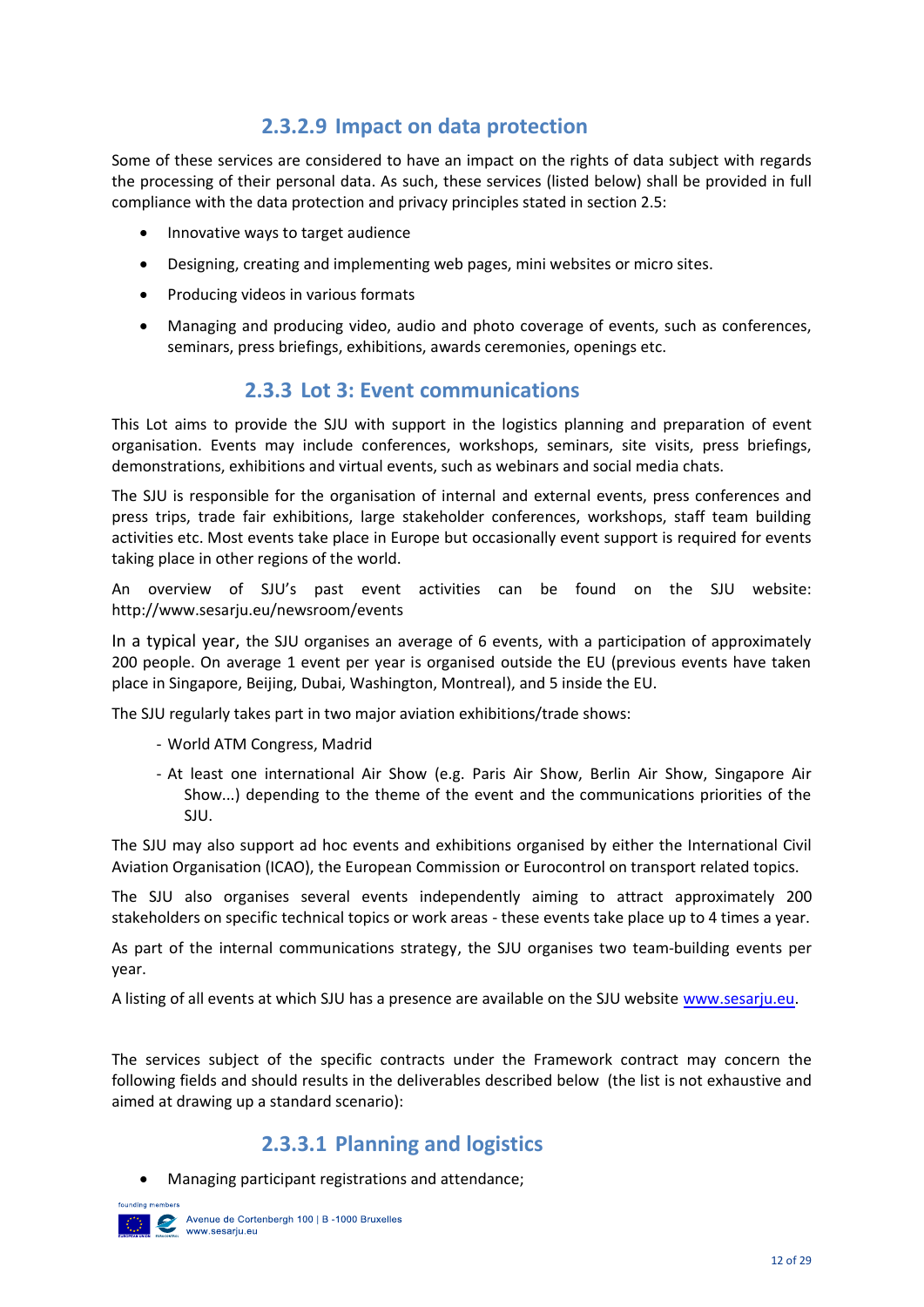- Organising interpretation and translation, recording and transcription of discussions in a number of languages (ICAO languages only);
- Managing logistics such as securing event venues, including any necessary associated equipment and services, particularly catering, furniture and audio-visual material;
- Managing contracts, when applicable, for exhibitions, stands, workshops and conferences where the SJU is participating (see section 3);
- Organising transport (to and from the venue), including transfers between the arrival point and the venue or hotels, or other linked events, for event participants;
- Organising accommodation for SJU staff and speakers and/or participants;
- Managing payment and reimbursement of costs linked to registration, travel, accommodation and any other necessary expenses for relevant participants e.g. speakers or press;
- <span id="page-12-0"></span>• Storage of material, such as stands, banners, exhibitions.

#### **2.3.3.2 Content and material**

- Creating, designing, updating and producing exhibitions stands;
- Creating, designing and producing event-related material (i.e. conference packs, participant badges, goodies, banners, decorations for the building, publications such as the programme and information pack, and materials linked to events (billboards, advertising posters, badges, bags, pens, CD-ROMs, DVDs, etc.), in accordance with the SJU visual identity;
- Dispatching or transporting (by land, by sea or by plane) communications material for events;
- Organising cultural and artistic performances to enhance events;
- Organising creative team-building activities aimed at enhancing the collaborative spirit of SJU's employees;
- Managing virtual events, such as webinars or online tutorials, and combining the dissemination of presentations with interactive services such as chat using SJU's social media channels.

## **2.3.3.3 On-site and post-event support**

- <span id="page-12-1"></span>• Assembling and disassembling exhibition stands, including putting up and taking down banners;
- Providing secretarial and hosting services for the event or managing recruitment and management of on-site event staff (hostesses/stewards) who can speak the language(s) required for a particular event;
- Managing the catering services to be provided during an event;
- Ensuring the web-streaming and broadcasting of an event as well as to ensure the postproduction of audio-visual material resulting from an event to be released;
- Event feedback and follow-up: dissemination of results, publication of the proceedings and conclusions of the event on paper, electronically and audiovisually (CD-ROM, DVD, etc.).

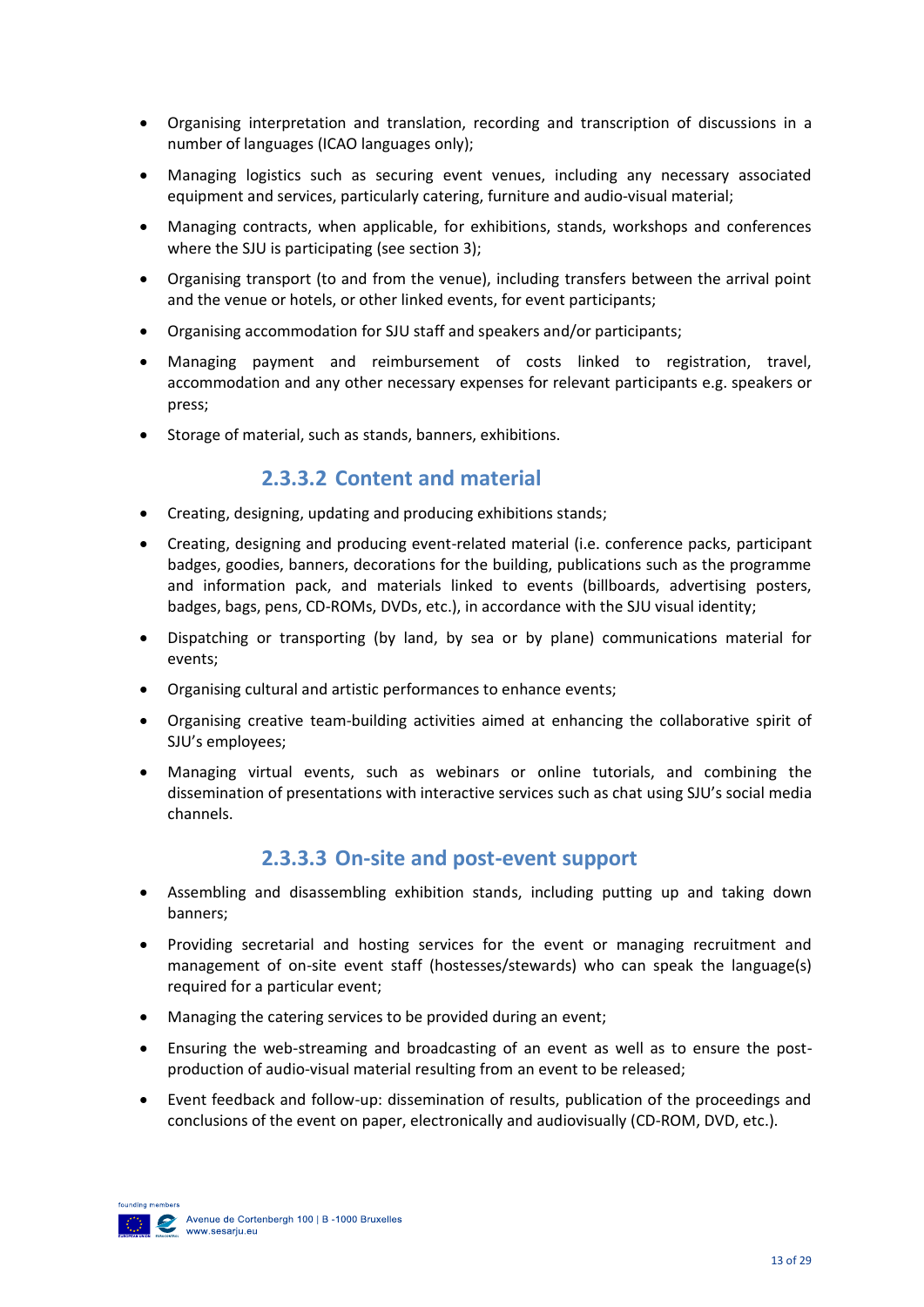## **2.3.3.4 Impact on data protection**

<span id="page-13-0"></span>Some of these services are considered to have an impact on the rights of data subject with regards the processing of their personal data. As such, these services (listed below) shall be provided in full compliance with the data protection and privacy principles stated in section 2.5:

- Managing participant registrations and attendance
- Organising accommodation of speakers and/or participants to events
- Managing payment and reimbursement of costs linked to registration, travel, accommodation and any other necessary expenses for relevant participants e.g. speakers or press
- Managing virtual events, such as webinars or online tutorials
- Providing secretarial and hosting services for the event or managing recruitment and management of on-site event staff (hostesses/stewards)

# <span id="page-13-1"></span>**2.4 Compliance with Data Protection principles and privacy by design**

Due to the nature of communication services (high visibility, extensive use of ICT technology and possible use of subcontractors), the contractor will be acting as an external processor, eventually as a co-controller in certain specific processes, when processing personal data on behalf of SJU.

In addition to compliance with Regulation 2016/679 (GDPR)<sup>1</sup> for processing operations of personal data within its own remit, services mentioned above shall be provided in strict compliance with Regulation 2018/1725<sup>2</sup> (EU DPR) applicable to the SJU as a European Union body. Also, the contractor shall comply with any relevant Guidelines of the European Data Protection Supervisor (EDPS) and internal SJU rules applicable to communication activities in the broad sense, among others:

- The Guidelines of the EDPS on Webservices<sup>3</sup> and on Mobile applications<sup>4</sup> and its future updates. All Guidelines and updates are available at [https://edps.europa.eu/data](https://edps.europa.eu/data-protection/our-work/our-work-by-type/guidelines_en)[protection/our-work/our-work-by-type/guidelines\\_en](https://edps.europa.eu/data-protection/our-work/our-work-by-type/guidelines_en)
- Presentation of EDPS
- SJU social media policy, available as a reference document

<sup>4</sup> "*[Guidelines on the protection of personal data processed by mobile applications provided by European Union institutions](https://edps.europa.eu/sites/edp/files/publication/16-11-07_guidelines_mobile_apps_en.pdf)"*



1

<sup>&</sup>lt;sup>1</sup> Regulation (EU) 2016/679 of the European Parliament and of the Council of 27 April 2016 on the protection of natural [persons with regard to the processing of personal data and on the free movement of such data, and repealing Directive](https://eur-lex.europa.eu/legal-content/EN/TXT/PDF/?uri=CELEX:32016R0679&from=EN)  [95/46/EC \(General Data Protection Regulation\) \(Text with EEA relevance\)](https://eur-lex.europa.eu/legal-content/EN/TXT/PDF/?uri=CELEX:32016R0679&from=EN)

<sup>2</sup> [REGULATION \(EU\) No 2018/1725 OF THE EUROPEAN PARLIAMENT AND OF THE COUNCIL of 23 October 2018 on the](https://eur-lex.europa.eu/legal-content/EN/TXT/PDF/?uri=CELEX:32018R1725&qid=1542900144471&from=EN)  [protection of natural persons with regard to the processing of personal data by the Union institutions, bodies, offices and](https://eur-lex.europa.eu/legal-content/EN/TXT/PDF/?uri=CELEX:32018R1725&qid=1542900144471&from=EN)  [agencies and on the free movement of such data, and repealing Regulation \(EC\) No 45/2001 and Decision No](https://eur-lex.europa.eu/legal-content/EN/TXT/PDF/?uri=CELEX:32018R1725&qid=1542900144471&from=EN)  [1247/2002/EC](https://eur-lex.europa.eu/legal-content/EN/TXT/PDF/?uri=CELEX:32018R1725&qid=1542900144471&from=EN)

<sup>3</sup> "*[Guidelines on the protection of personal data processed through web services provided by EU institutions"](https://edps.europa.eu/sites/edp/files/publication/16-11-07_guidelines_web_services_en.pdf)*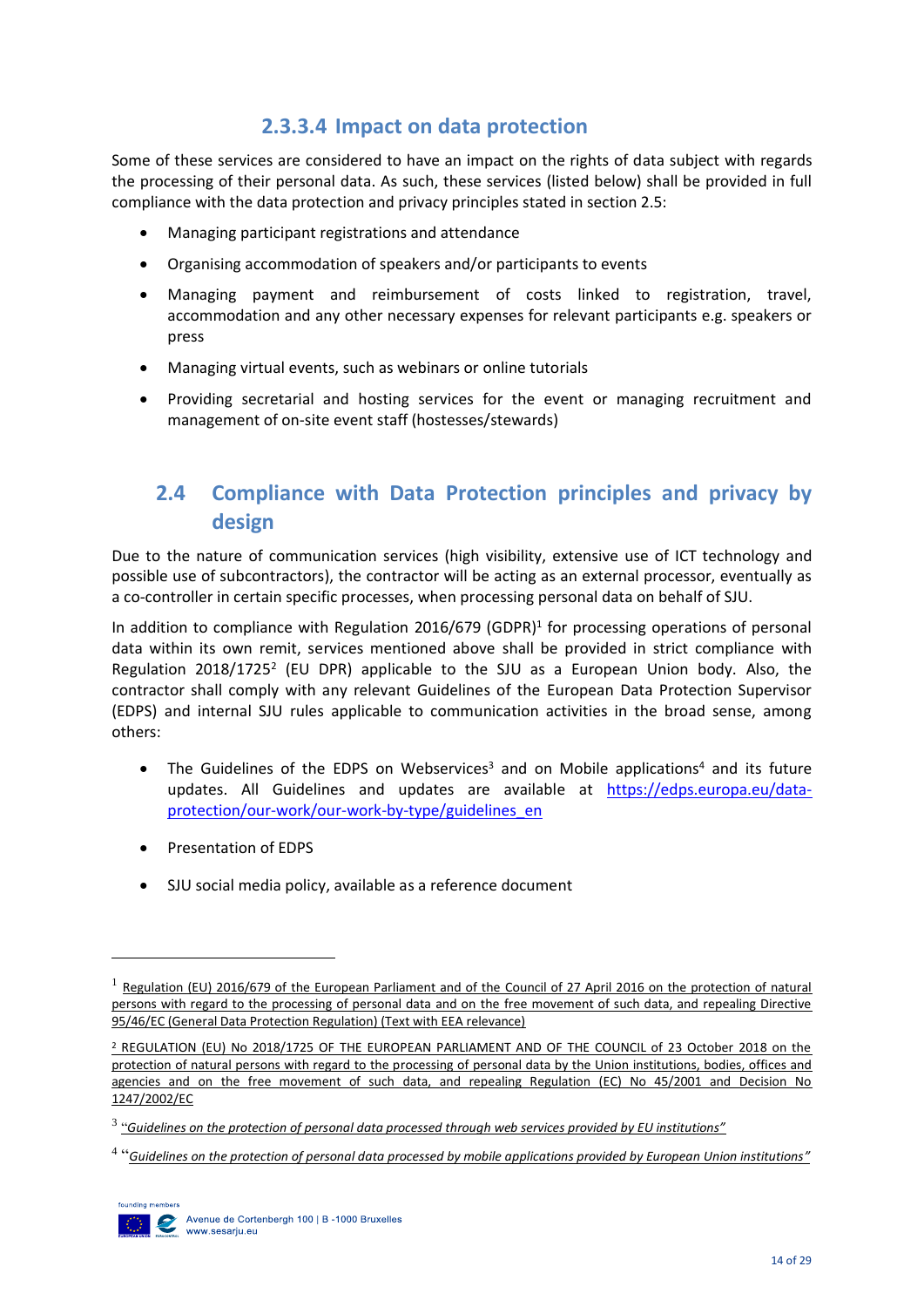• SJU legal notice and data protection policy available in the SJU public web: <https://www.sesarju.eu/legal-notice>

The above list of guidance is not exhaustive as it is subject to constant update; the Contractor will be notified in case of new updates on SJU policies and shall keep a proactive approach in terms of monitoring the updates of the EDPS Guidelines.

Compliance with data protection principles shall be implemented through the full contract cycle taking into account, inter alia, the following elements:

- Technical advice to the SEA team and SJU DPO in the updating of the system of records of processing operations so as to ensure compliance with the applicable legal framework.
- Proactive approach and strict cooperation with the SEA team and SJU DPO in the collection of consent, data management and preparation and dissemination of privacy statements through several channels, including events, webs and videos.
- Design of privacy friendly solutions, proactive approach and timely involvement of the contractor's Data Protection Officer and SJU Data Protection Officer (SJU DPO) for within the design and development of any web based material, audio-visual product.
- Especially relevant in the case of use (through subcontracting) of third party technologies, international transfers shall be duly justified by the contractor and approved in advance and in writing by the SJU. In case a processing involves transfers of personal data to third countries or international organisations, prior to the processing, inform the SJU DPO and Controller, about the measures intended to undertake to ensure compliance with Chapter V of the EU DPR in terms of adequacy decision or appropriate safeguards.
- Privacy friendly approach in terms of social media monitoring, identification of target audience groups by foreseeing the provision of information to data subjects on the processing of personal data relating to them.

## **2.5 Approach to sustainable procurement**

<span id="page-14-0"></span>The SJU encourages and expects environmentally friendly performance of the works in accordance with all applicable standards.

Environmentally performance of the works in accordance with all applicable standards will be part of the evaluation of the tenders as indicated in Section 4.5 of these Tender specifications.

## <span id="page-14-1"></span>**2.6 Working arrangements and schedule**

Contractors will set up a team combining all the know-how and experience necessary to carry out the tasks described in these specifications.

The tender must include a list of persons composing the proposed team, including back-up persons. All members of the team who are in contact with the SJU must be able to work in English. See section 4.3.3 for more details of the required technical capacity.

The Contractor must inform the SJU of any changes (departures, arrivals, promotions, etc.) in the composition of the team during the performance of the contract.

Throughout the full duration of the contract, the composition of the team must ensure compliance with all qualifications and quality levels requested for the provision of the services in these tender specifications. In order to ensure continuity of services, in case of any change in the composition of the team, the Contractor shall guarantee the replacement of the person(s)/role(s) concerned within

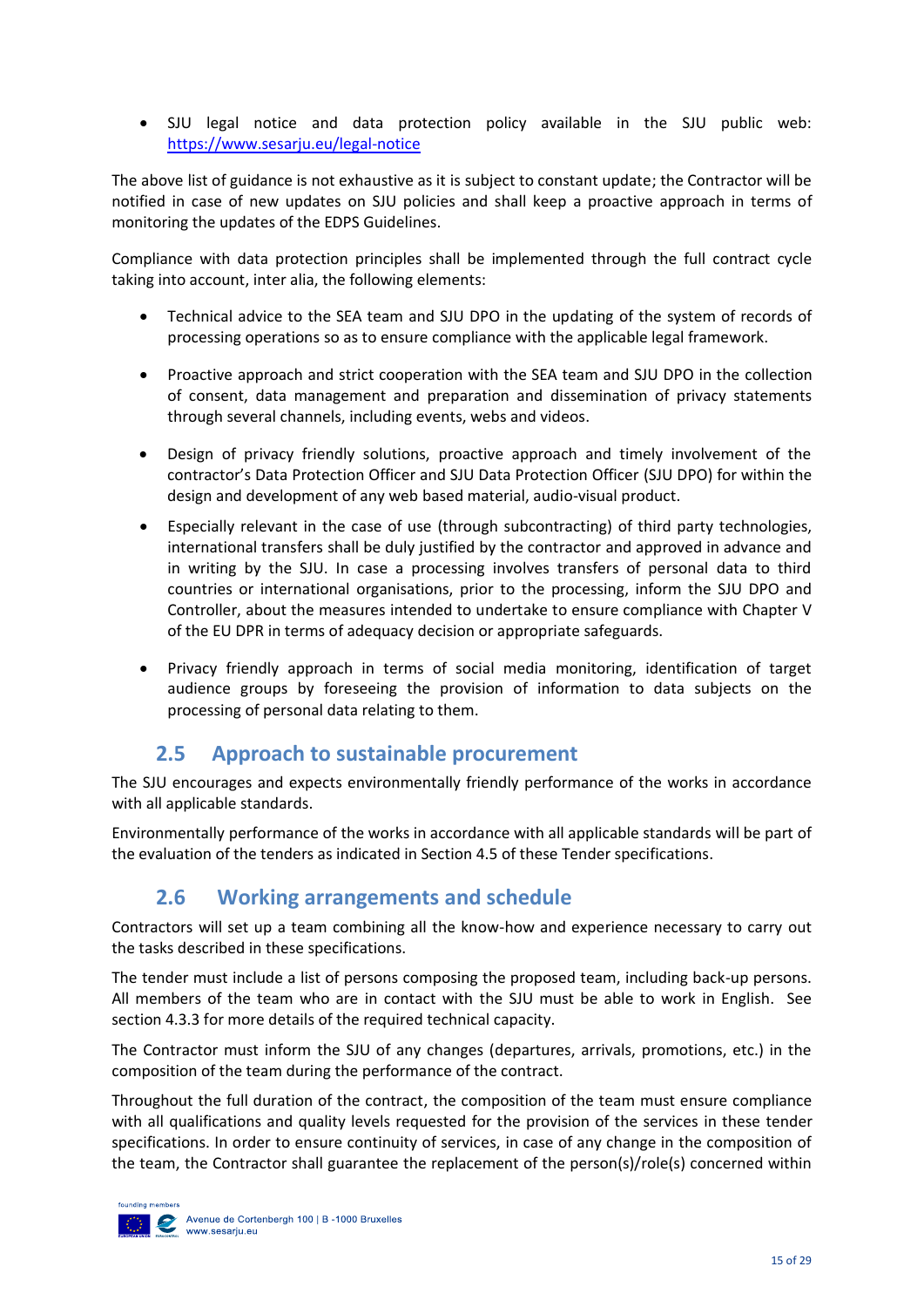5 working days. However, the Contractor shall adopt all reasonable endeavours to minimise the number of changes in the composition of the team.

The Contractor must provide the training programmes necessary to ensure a constant high quality of services of the team.

The SJU reserves the right to request the replacement within 5 days of any member of the team whose experience and/or competence deems to be inadequate, stating its reasons.

Special attention will be paid to the approach proposed by the future Contractor for managing subcontractors. The future Contractor will be required to indicate the kinds of work, which they plan to subcontract and the name of any companies to which they are already intending to subcontract a part of the work in accordance with Point 18 of the Invitation to tender.

The working arrangements described in this Section are applicable to any member(s) of the team, including persons from subcontractors).

#### **2.6.1 Contract management**

<span id="page-15-0"></span>The Contractor shall appoint a **contract manager per Lot.** The person in charge of this task shall be the main contact point with the SJU and will be in charge of overseeing the overall contract and related project activities, including among others:

- Liaising with other previous/future Contractor((s) to manage any possible hand-over also at the end of the contract;
- Managing workflows for the contract management and maintenance;
- Responding to SJU requests:
- Participating in progress meetings with the SJU;
- Carrying out the reporting duties on all activities.

#### **2.6.2 Team members**

<span id="page-15-2"></span><span id="page-15-1"></span>The composition of the teams for each Lot is indicated in Section 4.3.3 of these tender specifications.

## **2.7 Implementation of the contract and procedure to be followed**

The **framework service contracts** will be implemented through **specific contracts** according to the template annexed to the draft contract attached to the invitation to tender.

The future Contractors will be requested to submit a specific offer.

<span id="page-15-3"></span>As the need for support arises, the SJU shall submit a request for services describing the services to be provided, the timing, the estimated level of effort, a milestone payment plan, when applicable, and the deliverables expected to be produced. The future Contractor shall make his offer in response to SJU's request for services within the deadline set.

# **2.7.1 Procedure for the management of the framework and specific contracts**

This section defines the mechanisms used for the management of the framework contract and the specific contracts based upon it. In addition, it gives the service level metrics and quality parameters related to the services to be provided.

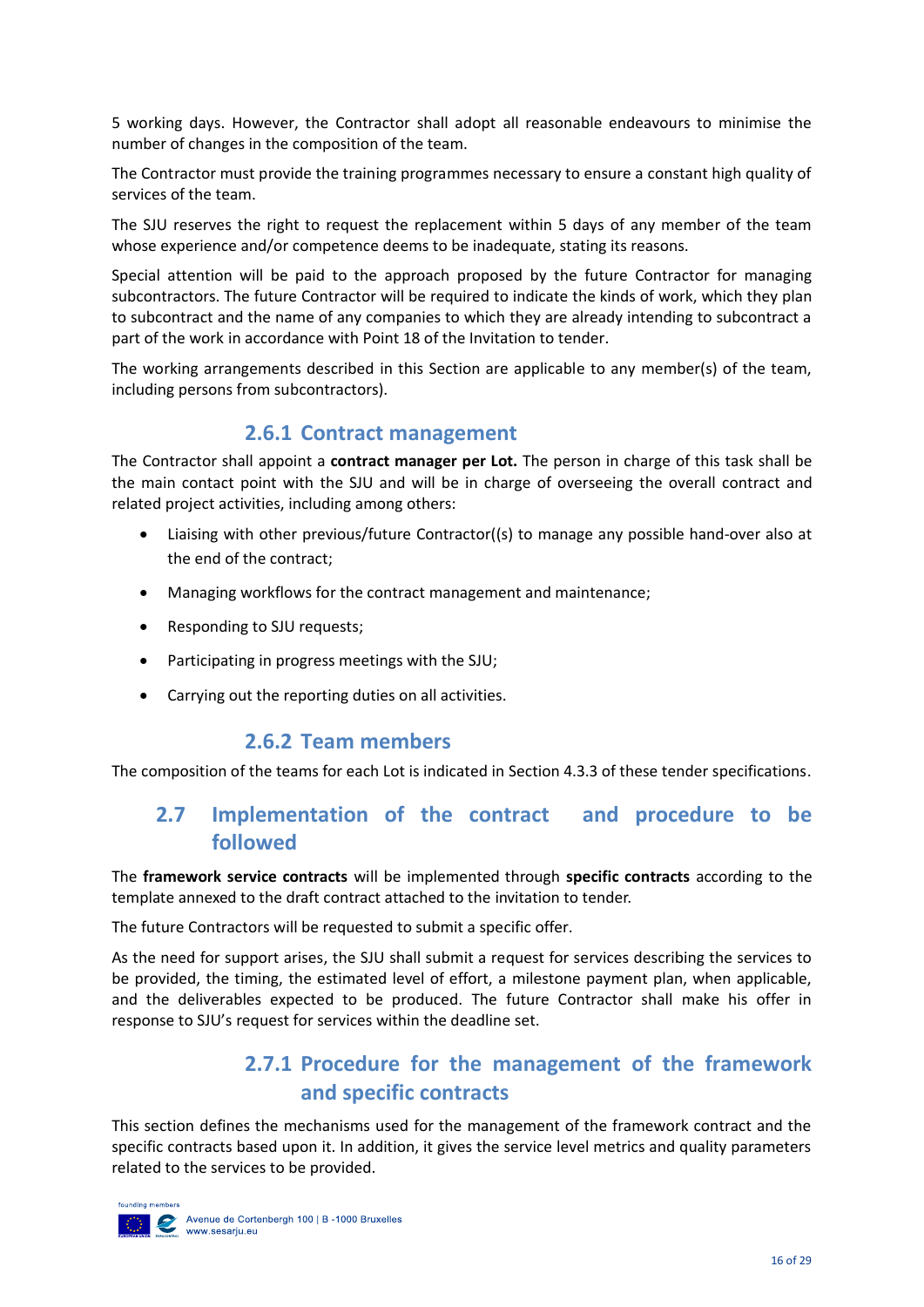# **2.7.2 Request for services**

<span id="page-16-0"></span>The future Contractor should submit a specific tender in response to SJU's request for services for specific contracts within the deadline set of 5 working days. The specific tender shall not represent a repetition of the content of the request for services; instead, it shall include technical and financial sections covering the following topics:

1. Technical description on how the future Contractor intends to carry out the services;

2. List of the proposed personnel to carry out the requested services, specified per service/ deliverable;

3. Total number of man-days and the number of man-days that it is considered necessary to complete the requested services, specified per activity/deliverable and option (if applicable);

4. Proposed fixed total price requested for the activities in accordance with Article I.6 of the Framework Contract;

5. Proposal for a milestone payment plan based on the duration of the services to be performed under this, including interim payments in case needed in accordance with Article I.6.2 of the Framework Contract;

6. Any other element that the contract would wish to highlight and that is not listed in any of the above points.

In terms of service provision, the future Contractor must respect the following quality criteria:

- Availability at the starting date;
- Respect of starting date;
- Effective presence of staff during the execution;
- Provision of the correct level of expertise in relation with the request;
- Quality requirement for the preparation of specific tender in terms of:
	- o Compliance with price list (See Annex 5);

o Level of creativity, in terms of responding to the brief, proposing original ideas and capturing the strategic communications objectives of the SJU;

- o Proposed timeline.
- Client satisfaction with service execution (contract implementation) in terms of:
	- o Compliance with proposed timelines;
	- o Compliance with proposed service execution;
	- o Resulting service provision meeting SJU objectives.

#### <span id="page-16-1"></span>**2.8 Place of performance**

<span id="page-16-2"></span>The services may take place anywhere in the European Union territories or, exceptionally, outside these territories.

#### **2.9 Contract duration**

The duration of the contract is 12 months, which may be automatically renewed 3 times for up to a total duration of 48 months (Article I.3 of the draft contract).

The estimated date of start of the activities is June 2019.

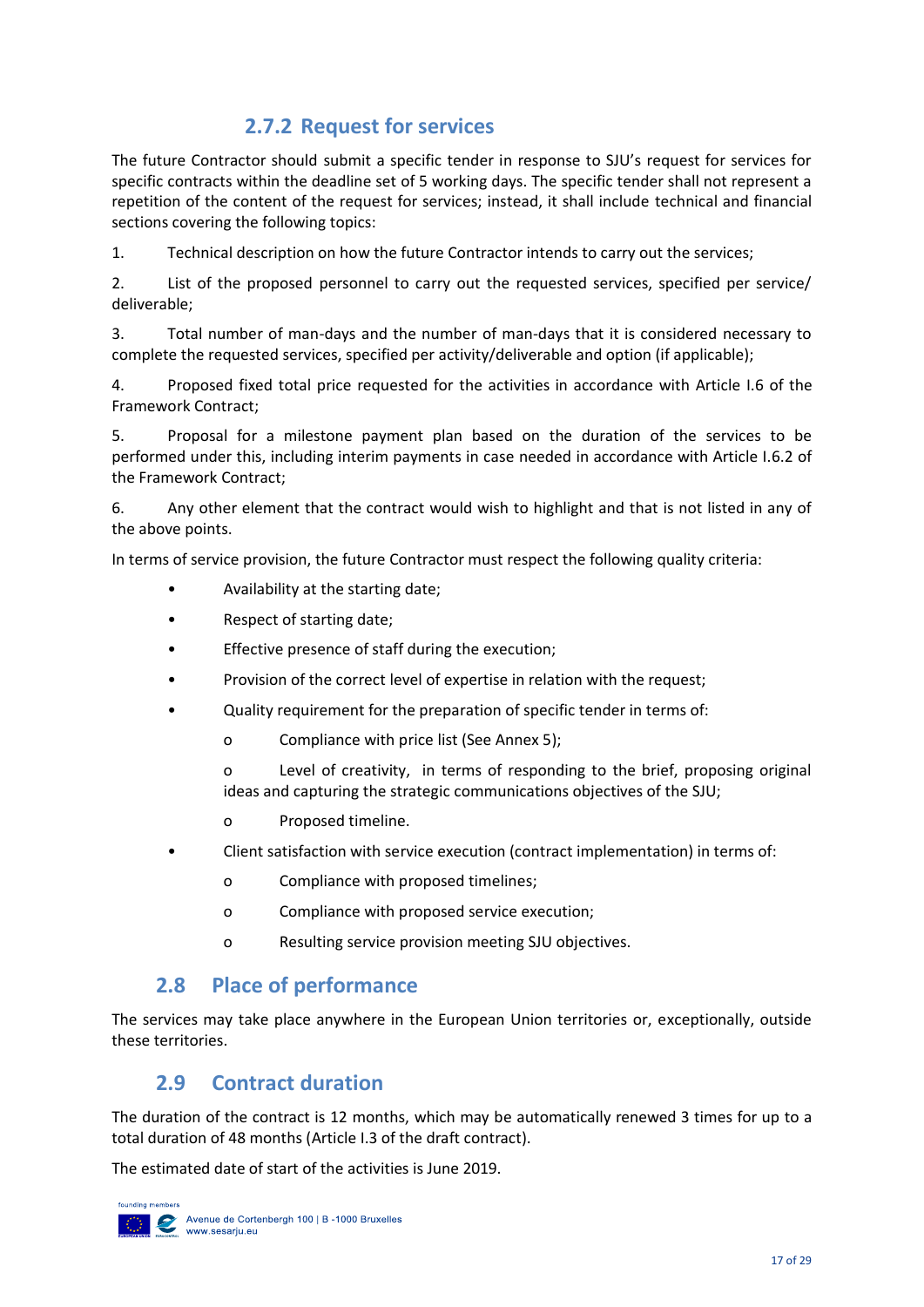## <span id="page-17-0"></span>**2.10 Handover to the next contractor**

At the end of the contract, the Contractor shall take the necessary steps to ensure efficient and effective handover of activities to the next contractor to guarantee continuity of operations. Upon conclusion of the contract, the contractor will be required to provide the SJU and the next contractor with all the necessary information to continue the services.

<span id="page-17-1"></span>**Timing for submission**: 1 month before the expiry date of the framework contract.

#### **2.11 Payments**

<span id="page-17-2"></span>Payments will be executed in accordance to article I.6 of the draft Framework service contracts attached to the Invitation to Tender.

#### **2.12 Variants**

<span id="page-17-3"></span>Variants on the terms of reference are not permitted.

#### **2.13 Contract value**

It is expected that approximately up to three specific contracts per Lot per year will be given to the selected future Contractor(s).

The maximum allocated budget for the contract(s) is estimated at 1.454.000,00 (VAT excluded) for the total maximum duration of the contract(s).

The indicative amount per Lot would be:

- LOT 1: EUR 340.000,00 (85.000,00 EUR/year over 4 years)
- LOT 2: EUR 354.000,00 (88.500,00 EUR/year over 4 years)
- LOT 3: EUR 760.000,00 (190.000,00 EUR/year over 4 years)

SJU may negotiate the repetition of similar services entrusted to the selected contractors for a maximum of a 50%<sup>5</sup> of the total values below indicated in these tender specifications.

<span id="page-17-4"></span>NB: These figures are purely indicative and in no way should be construed as binding the SJU.

## **2.14 Monitoring and deliverables**

## **2.14.1 Monitoring, reporting and meetings**

<span id="page-17-5"></span>A kick-off meeting should take place on SJU premises upon signature of the contract with the purpose of discussing working requirements and methodology.

A planning meeting will take place at the launch of each specific contract to discuss the activities and timeline for deliverables. The future Contractor will provide the SJU with regular progress reports on the delivery of specific contract deliverables. This may be done through email but also through ad hoc meetings, either online, by-phone or face-to-face, upon the request of the SJU.

Upon request of the SEA team or the SJU DPO, the contractor will provide input to records of processing of personal data or prepare privacy statements for dissemination through different channels.

<sup>5</sup> As per Point 11.1 (e) (for services) and (f) (for supplies) of Annex 1 to the Regulation (EU, Euratom) 2018/1046 of the European Parliament and of the Council of 18 July 2018 on the financial rules applicable to the general budget of the Union



1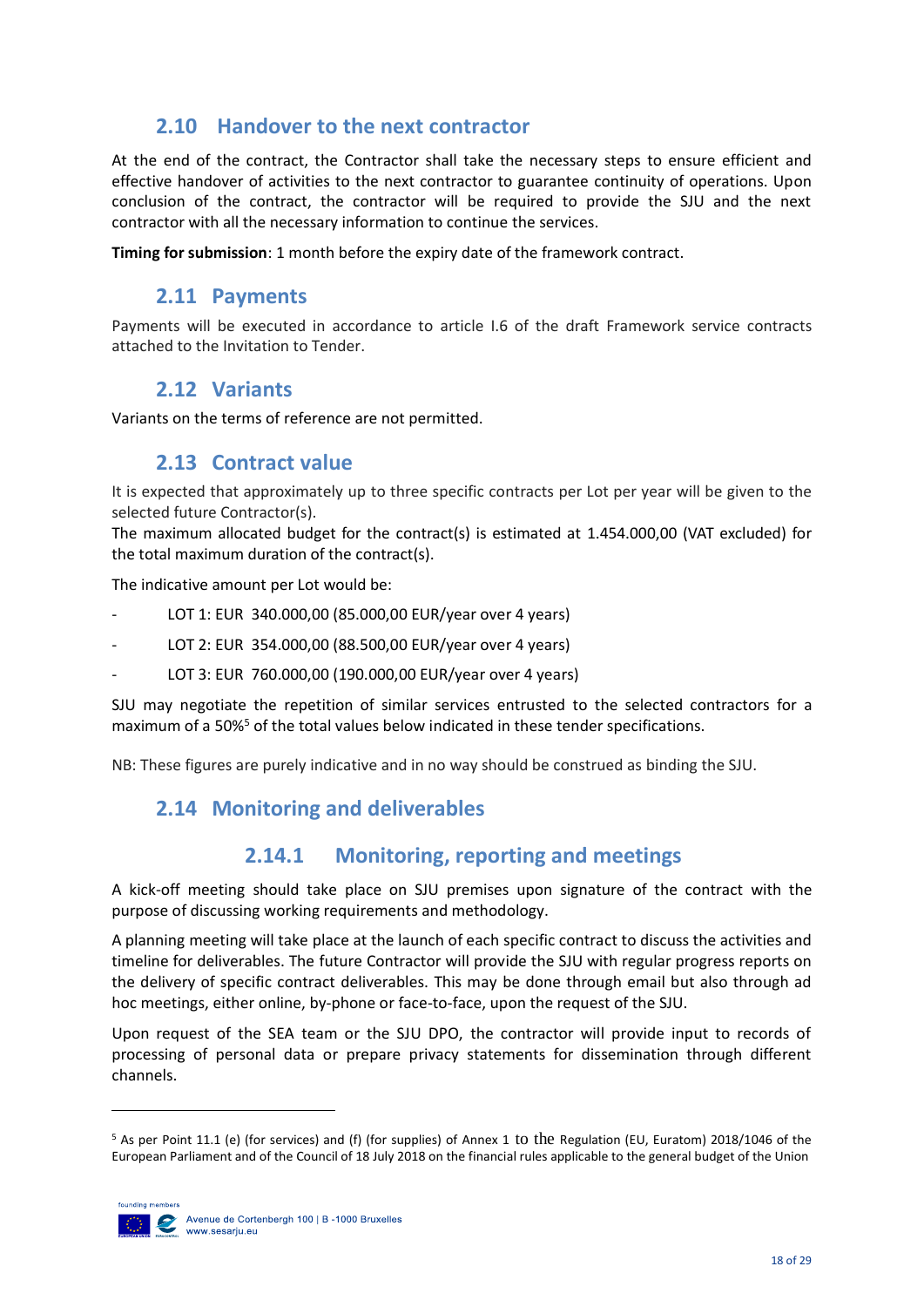A project management tool for monitoring and reporting may be proposed by the tenderer for this purpose. An alternative reporting methodology to the above explained, that would be in any case subject to discussions and agreement of the SJU, may be proposed by the future Contractor.

## **2.14.2 Quality assurance**

<span id="page-18-0"></span>The future Contractor will guarantee full quality control of all the services provided, in line with the requirements set out in these tender specifications. The tender should include a quality plan that the future Contractor intends to adopt for the performance of the services requested. It should specify how the future Contractor intends to monitor and ensure high quality and effective follow-up of the services he may be called upon to provide to the SJU during the performance of the contract. The proposed quality plan will set out, among other things, the various specific contracts the future Contractor intends to implement and the indicators he intends to use to ensure the quality and monitoring of the services performed and compliance with the deadlines and to report on the efficiency, effectiveness and value for money of the implemented communication actions.

## **2.15 Intellectual Property Rights**

<span id="page-18-1"></span>Intellectual property rights will be governed by the relevant provisions of the draft Framework Contract annexed to the Invitation to tender.

The contractor must comply with all the IPR requirements included in the description of the services above.

It should be noted that, if the activity results (please, refer to the draft contract for the definition of the "results") are not to be fully created for the purpose of the contract it should be clearly pointed out in the tender. There should be information provided about the scope of pre-existing materials, their source and when and how rights to them have been acquired.

In addition, the tenderer should foresee in its tender the management of different licences required for the provision of services.

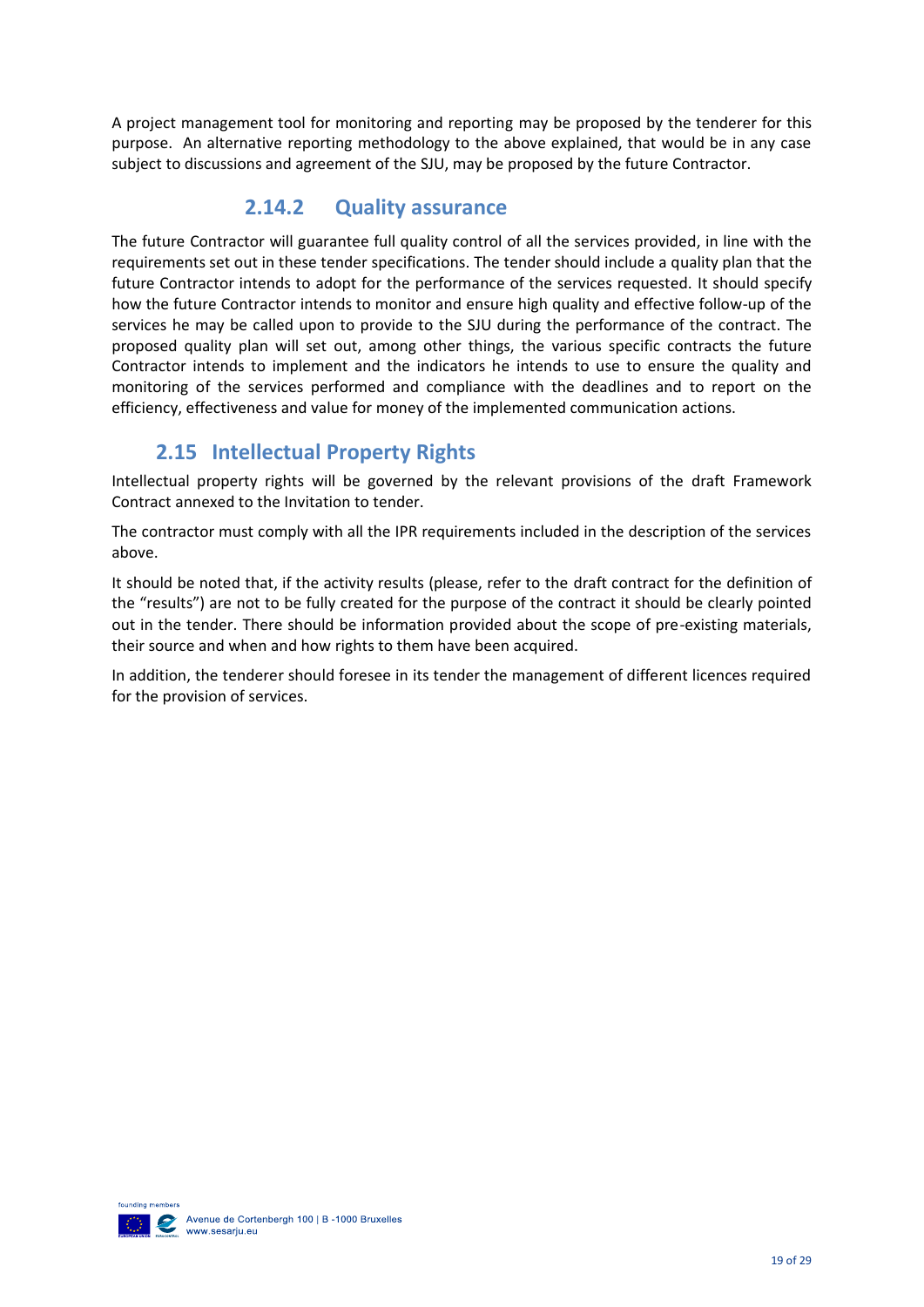# **3. INFORMATION ABOUT THE PROCEDURE**

# **3.1 Indicative timetable**

<span id="page-19-1"></span><span id="page-19-0"></span>

| <b>Milestone</b>                                                                | Indicative date                                                                     |
|---------------------------------------------------------------------------------|-------------------------------------------------------------------------------------|
| Dispatch of the contract notice to the Official Journal<br>of the EU            | 8 February 2019                                                                     |
| Deadline for requesting<br>additional<br>information/clarification from the SJU | No later than 15 calendar days before the<br>closing date for submission of tenders |
| Last date on which clarifications are issued by the SJU                         | No later than 6 calendar days before the<br>closing date for submission of tenders  |
| Deadline for reception of tenders at SJU's premises                             | <b>22 March 2019</b>                                                                |
| Notification of award                                                           | May 2019                                                                            |
| Contract signature                                                              | May/June 2019                                                                       |

## **3.2 Subcontracting**

<span id="page-19-2"></span>Subcontracting of tasks under the contract is permitted but the contractor will retain full liability towards the SJU for performance tasks of the Service contract as a whole.

Special attention shall be paid to the applicable legal framework on data protection and privacy safeguards when planning the subcontracting of a services whose provider is not based in the EU of EFTA territory.

During the service contract execution, the change of any subcontractor identified in the tender will be subject to prior written approval of the SJU. For all the details, please refer to Section 18 of the Invitation to tender.

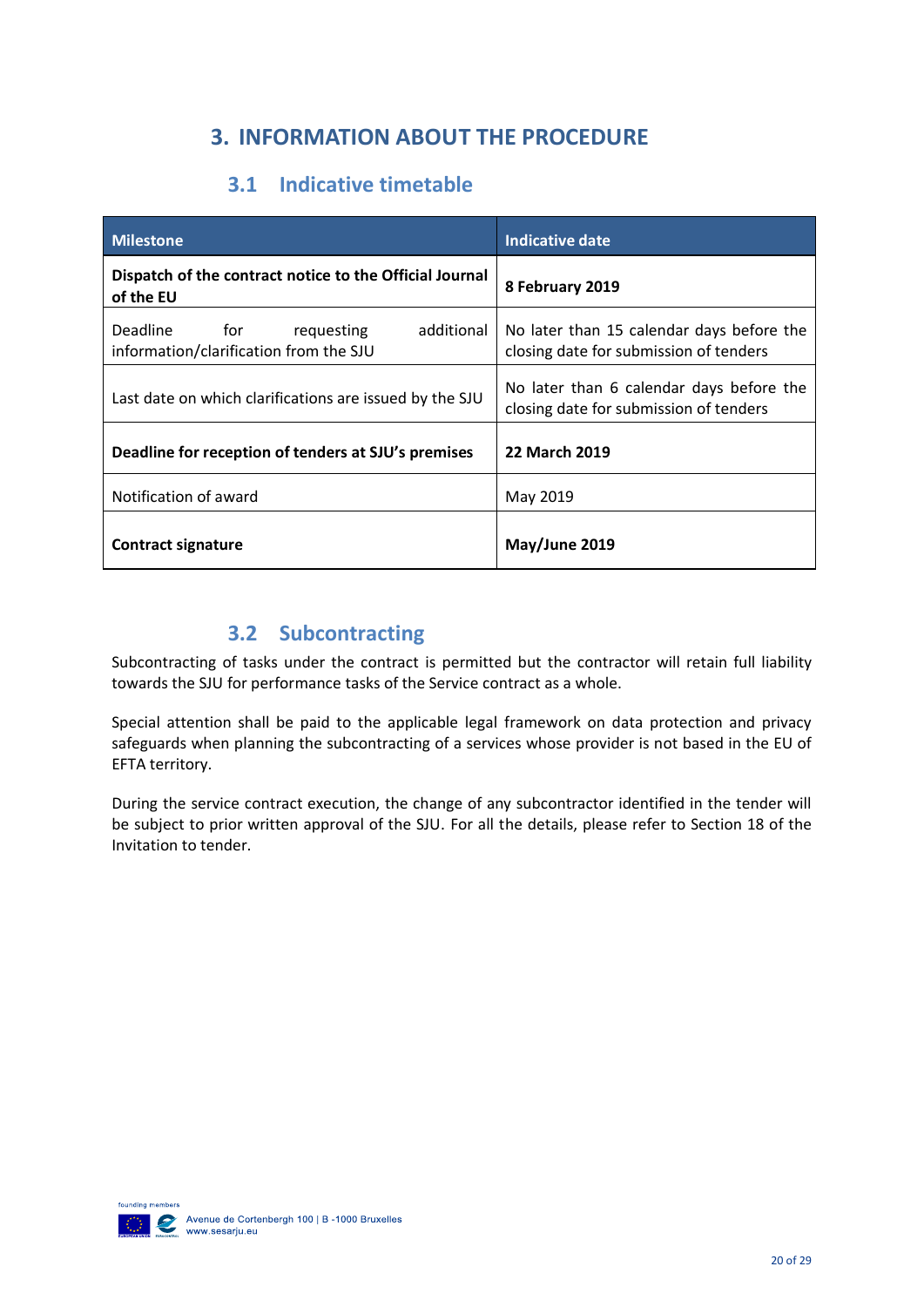# **4. ASSESSMENT OF THE TENDERS AND AWARD OF THE CONTRACT**

## <span id="page-20-0"></span>**4.1 Introduction**

<span id="page-20-1"></span>The evaluation is based solely on the information provided in the submitted tender. It involves the following:

- Verification of non-exclusion of tenderers on the basis of the exclusion criteria;
- Selection of tenderers on the basis of selection criteria;
- Verification of compliance with the minimum requirements set out in these tender specifications;
- Evaluation of tenders on the basis of the award criteria;

The SJU will assess these criteria in no particular order. The successful tenderer must pass all criteria to be awarded the contract.

#### **For British tenderers:**

Please be aware that after the UK's withdrawal from the EU, the rules of access to EU procurement procedures of economic operators established in third countries will apply to tenderers from the UK depending on the outcome of the negotiations. In case such access is not provided by legal provisions in force, tenderers from the UK could be rejected from the procurement procedure.

## **4.2 Assessment in the light of exclusion criteria**

<span id="page-20-2"></span>In order not to be excluded from participation in the present procedure, the tenderer (the coordinator, each consortium member), and any possible subcontractors already identified at this stage, shall provide evidence **of not being in any** of the situations of exclusion listed in the Declaration on honour attached hereto in Annex 1.

As an **evidence** thereof, the tenderer tenderers (the coordinator, each consortium member), and any possible subcontractors already identified at this stage, must provide a Declaration on honour (see Annex 1), duly signed and dated, stating that they are not in one of the situations listed therein. 6

Possible remedial measures are also specified in Annex 1.

#### *Nota Bene:*

The tenderer (i.e.: the coordinator, each consortium member) to which the contract is to be awarded shall provide, within 14 calendar days following notification of award and preceding the signature of the contract, the original Declaration on honour (if provided in copy at the offer submission stage) and all the documentary proofs (originals) referred to in Annex 1 to confirm the Declaration on honour.

Where parts of the services are intended to be subcontracted the tenderer has also to ensure that the subcontractors satisfy the exclusion criteria as indicated in section 18 of invitation to tender Ref. SJU/LC/0148-CFT. Where a consortium is submitting a tender, each member of consortium must provide the required Declaration on honour as indicated in section 18.bis of the mentioned invitation. When a new subcontractor is identified and proposed to SJU during the implementation of the contract, the new entity must submit the same evidence requested to subcontractors identified at the moment of the submission of the tender.



1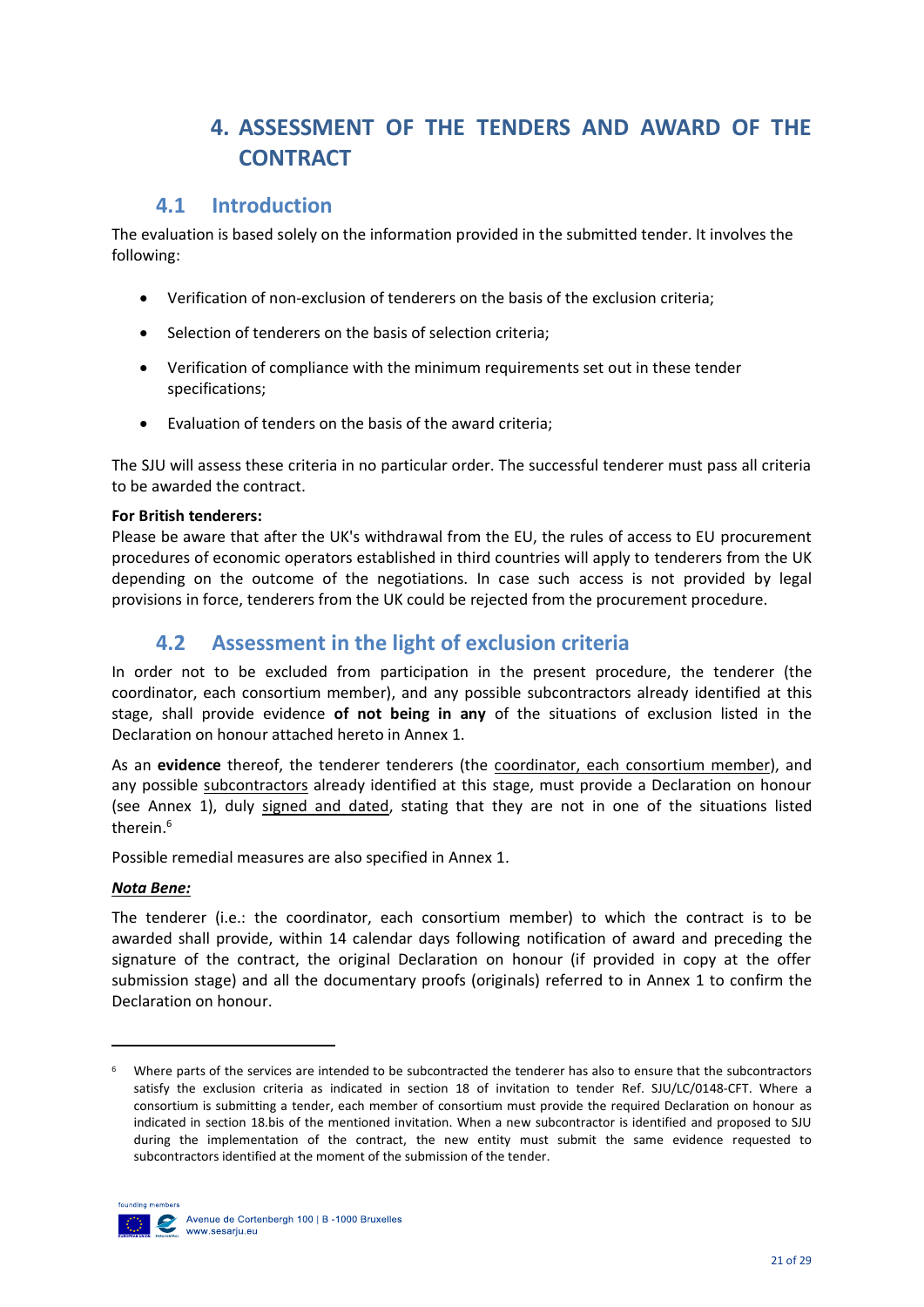The period identified above may be extended by the SJU upon a tenderer's express request.

**For any further information on the document to be provided by national practitioners, please refer to the following web page:<https://ec.europa.eu/tools/ecertis/search>.**

**The SJU may waive the obligation of a tenderer to submit the documentary evidence referred to above if such evidence has already been submitted to the SJU for the purposes of another procurement procedure and provided that the documents were issued not more than one year earlier and that they are still valid at dispatch of the information for candidates and tenderers. In such a case, the tenderer shall declare on his honour that the documentary evidence has already been provided in a previous procurement procedure, provide reference to that procedure and confirm that no changes in his situation have occurred.** 

## **4.3 Assessment in the light of selection criteria**

<span id="page-21-0"></span>Tenderers (the coordinator and each member of the consortium, if any) must have the overall capabilities (legal, economic, financial, technical and professional) to perform the contract. The SJU reserves the right to request from subcontractors evidence on technical and professional capacity when these are meant to perform critical tasks.

All the requirements listed below must be met in order to enter the next phase of the assessment in the light of award criteria.

All the requirements listed below must be met.

Please note that in the selection phase, assessment focuses on the past experience and capacity of the tenderer, and not on the quality of the (technical) offer. The latter is to be assessed in the light of the award criteria.

**The SJU may waive the obligation for a tenderer to submit the documentary evidence requested under Sections 4.3.1, 4.3.2 and 4.3.3 below if such evidence has already been submitted for another procedure and provided the documents were issued not more than one year earlier and are still valid. In such cases, the tenderer must declare on his honour that the documentary evidence has already been provided in a previous procedure with the SJU, provide reference to that procedure, and confirm that there has been no change in the situation.**

## **4.3.1 Legal capacity**

Tenderers are requested to prove that they are authorised to perform the contract under national law.

**Evidence to be provided:**

- 1) Tenderers shall provide a dully filled-in Legal entities' form, including all its supporting documentation (see section 7 b) of invitation to tender Ref. SJU/LC/0148-CFT).
- 2) Evidence of inclusion in a trade or professional register, or a sworn declaration or certificate, membership of a specific organisation, express authorisation or entry in the VAT register.

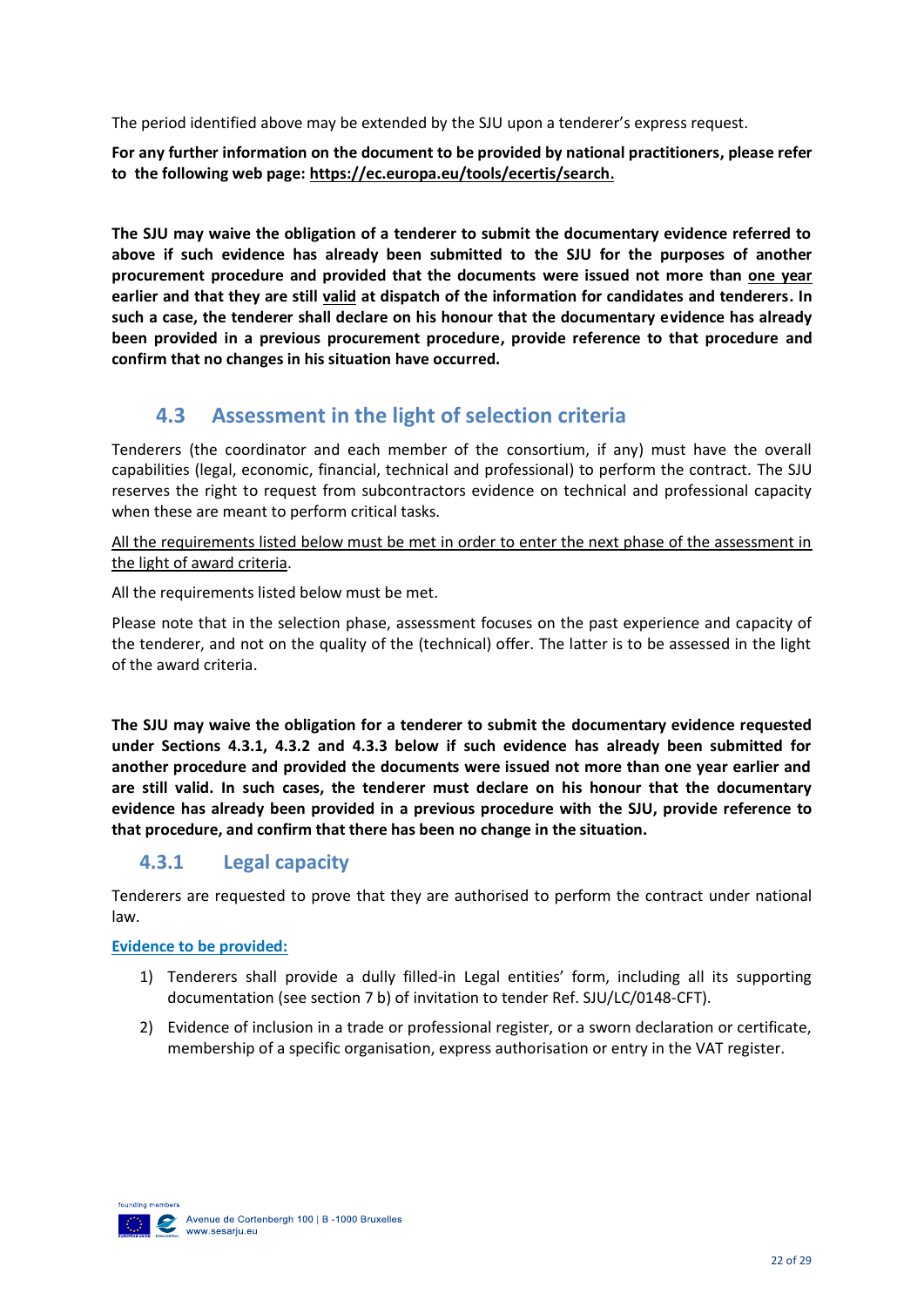## **4.3.2 Economic and financial capacity**

The tenderer (the coordinator and each member of the consortium, if any) shall be in a stable financial position and have sufficient economic and financial capacity to perform the contract.

#### **Evidence to be provided:**

Proof of economic and financial capacity shall be furnished by at least two of the following documents:

- Evidence of professional risk indemnity insurance;
- Balance sheets (or extracts from balance sheets) for at least the last two years for which accounts have been closed;
- Statement of overall turnover during the last three financial years duly dated and signed.

If, for some exceptional reasons which the SJU considers justified, the tenderer is unable to provide the documents requested here above, the tenderer may prove the economic and financial capacity by any other means which the SJU considers appropriate.

*NB*: Public bodies and higher education establishments are not subject to a verification of their economic and financial capacity.

#### **4.3.3 Technical and professional capacity**

The technical and professional capacity of tenderers (the coordinator and each member of the consortium, if any), will be evaluated on the basis of the minimum requirements and evidence thereof provided as described in the subsequent paragraphs.

Reference of the last 10 assignments shall be provided by using the template developed for that purpose to be found in Annex 2.3 to these Tender specifications. The template does not need signature of the clients.

#### **Lot 1: Strategic communications, editorial and graphic design**

#### **Minimum levels:**

- 1. The **tenderer** shall have:
- i) Professional experience in carrying out service assignments similar to those specified in the Lot – See Section 2.
- ii) Knowledge of Data Protection and expertise implementing privacy friendly solutions in the field of Lot 1;
- iii) Necessary profiles to perform the contract in line with best professional practice including:
	- ii.1 One **contract manager**, as referred to in Section 2.6.1 of these Tender specifications, with at least 10 years' professional experience in the field (5 of which in the role concerned) (project/ account management) which will be appointed as contact point for the SJU.
	- ii.2 At least one **communications strategist**, with at least 10 years' professional experience in developing strategic communications (5 of which in the role concerned).
	- ii.3 At least one **graphic designer**, with at least 5 years' professional experience (2 of which in the role concerned) in the field relevant experience in graphic creation and visual communications.
	- ii.4 At least one **copywriter/editor**, with at least 5 years' professional experience (2 of which in the role concerned) in generating compelling and persuasive content in a communication context. This profile should also provide proofreading support.

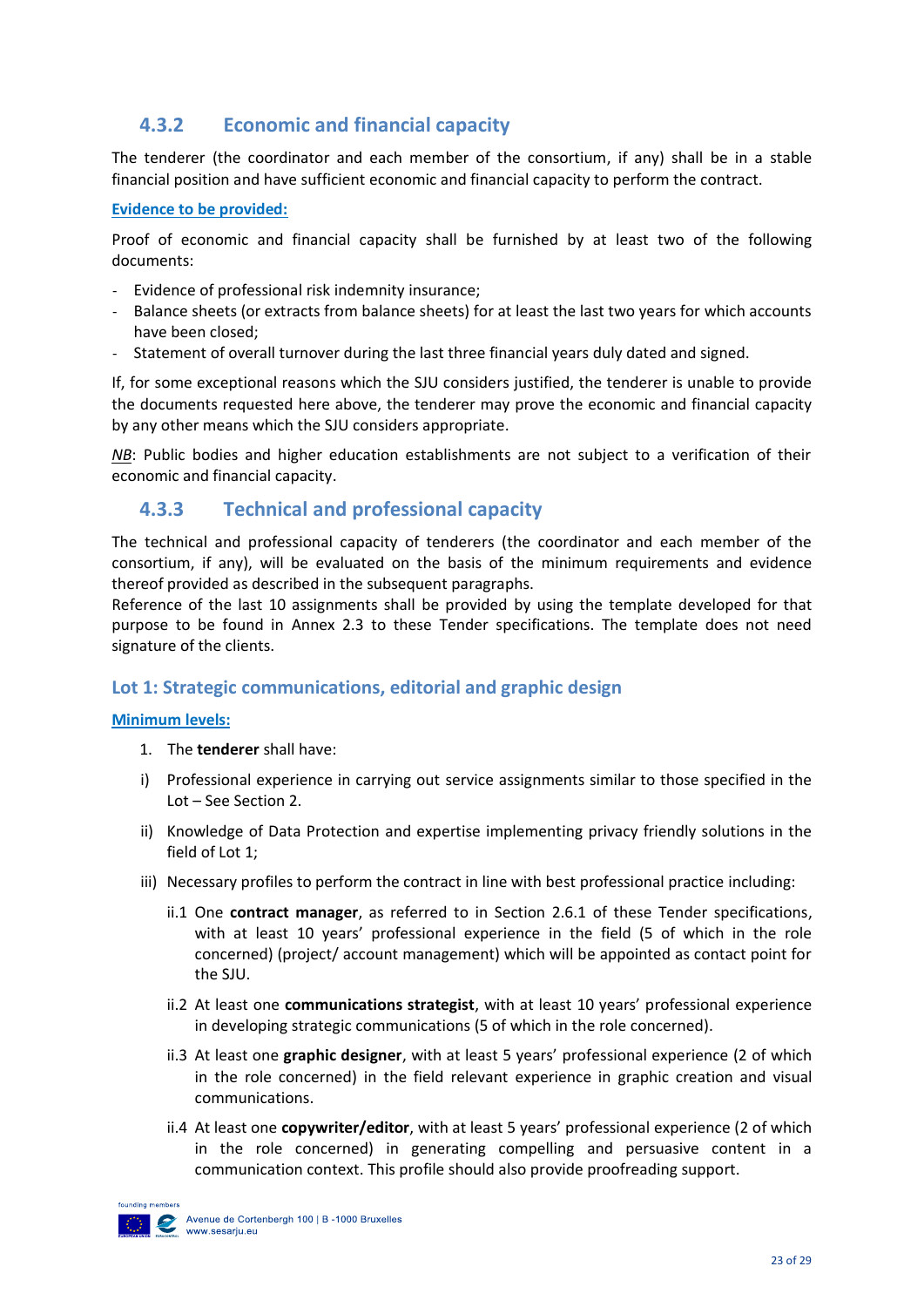- ii.5 At least one **researcher**, with at least 5 years' professional experience (2 of which in the role concerned) in managing research in a communication context (understanding audiences and challenges, testing messages and products, gathering data for impact assessment etc.)
- ii.6 At least one of the members of the team shall have at least 2 years of experience implementing privacy and data protection principles;
- All team members should native-level or equivalent of English (spoken and written).

#### **Lot 2: Digital communications**

#### **Minimum levels:**

The **tenderer** shall have:

- i) Professional experience in carrying out service assignments similar to those specified in the Lot – See Section 2.
- ii) Knowledge of Data Protection and expertise implementing privacy friendly solution in the field of Lot 2;
- iii) Necessary human resources to perform the contract in line with best professional practice, including:
	- ii.1 One **contract manager**, as referred to in Section 2.6.1 of these Tender specifications, with at least 10 years' professional experience in the field of project/account management (5 of which in the role concerned) which will be appointed as contact point for the SJU.
	- ii.2 At least one **video/animation producer/director**, with at least 10 years' professional experience in the field (5 of which in the role concerned) relevant experience in producing short animations (teasers) and videos.
	- ii.3 At least one **scriptwriter/editor**, with at least 5 years' professional experience (2 of which in the role concerned) in the field in generating compelling and persuasive animation and video scripts.
	- ii.4 At least one **graphic designer**, with at least 5 years' professional experience (2 of which in the role concerned) of experience and creative skills in art and design to communicate a story, message or idea.
	- ii.5 At least one **video editor**, with at least 5 years' professional experience (2 of which in the role concerned) in in sound recording and mixing (post-production).
	- ii.6 At least one **sound engineer**, with at least 5 years' professional experience (2 of which in the role concerned) in sound recording and mixing (post-production).
	- ii.7 At least one **web designer** with at least 5 years' professional experience (2 of which in the role concerned) in designing and creating web-based material.
	- ii.8 At least one **multimedia developer** with at least 5 years' professional experience (2 of which in the role concerned) in designing and creating multimedia files and mobile applications.
	- ii.9 At least one of the members of the team shall have at least 2 years' professional experience implementing privacy and data protection principles;
	- All team members should native-level or equivalent of English (spoken and written).

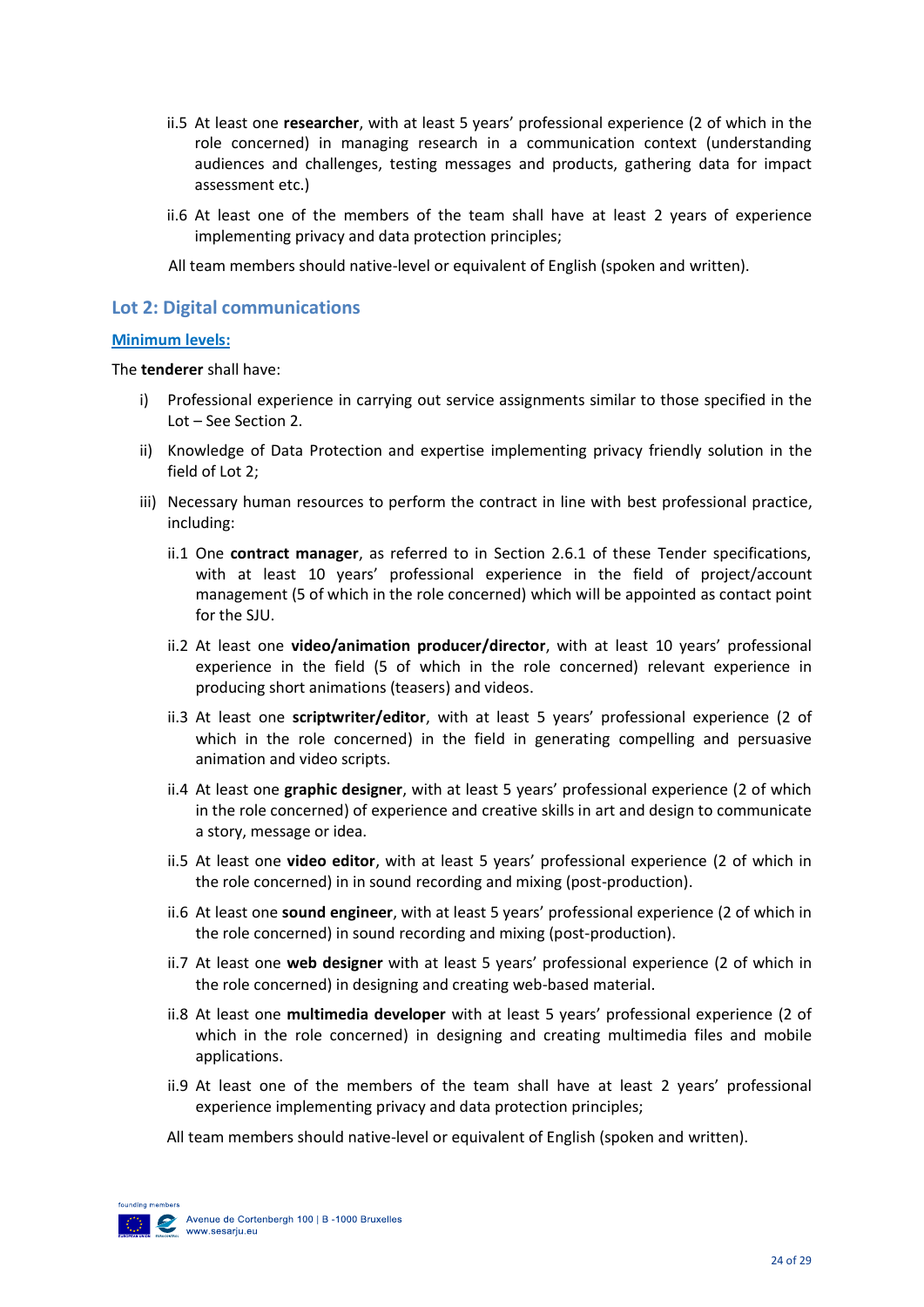#### **Lot 3: Events communications**

#### **Minimum levels:**

The **tenderer** shall have:

- i) Professional experience in carrying out service assignments similar to those specified in the Lot – See Section 2.
- ii) Knowledge of Data Protection and expertise implementing privacy friendly solution in the field of Lot 3;
- iii) Necessary human resources to perform the contract in line with best professional practice, including:
	- ii.1 One **contract manager**, as referred to in Section 2.6.1 of these Tender specifications, with at least 10 years' professional experience in the field (5 of which in the role concerned) relevant experience (project/account management) which will be appointed as contact point for the SJU.
	- ii.2 At least one **events' organiser**, with at least 10 years' professional experience (5 of which in the role concerned) in the field of management of all aspects related to the organisation of events, as described in Section 2.2.3.
	- ii.3 At least one **graphic designer**, with at least 5 years' professional experience (2 of which in the role concerned) in graphic creation for events communications.
	- ii.4 **Photographer**, with at least 5 years' professional experience (2 of which in the role concerned) of relevant experience.
	- ii.5 At least one of the members of the team shall have at least 2 years of experience implementing privacy and data protection principles;

#### **Evidence to be provided for each Lot**

- 1. For the **tenderer**
	- i) Brief presentation of the tenderer containing a detailed description of the structure (coordinator, other member/s and/or already identified subcontractors, focusing in particular on the capacity and the organizational structure set up to perform the activities), main current activities, and formal qualification in its possession.
	- ii) References of at least ten assignments, each one invoiced over EUR 10.000,00. The provision of services directly relevant to the tender submitted must have been provided within the last three years. The list (a template is to be found in Annex 3) must include the amount, date and public or private recipients of the services.
- 2. For the **contract manager/project leader/account manager** and other **team members**
	- i) Completed staff form to be found in Annex 6;
	- ii) Detailed CVs (only), using the Europass format, of the persons who will be responsible for carrying out the tasks

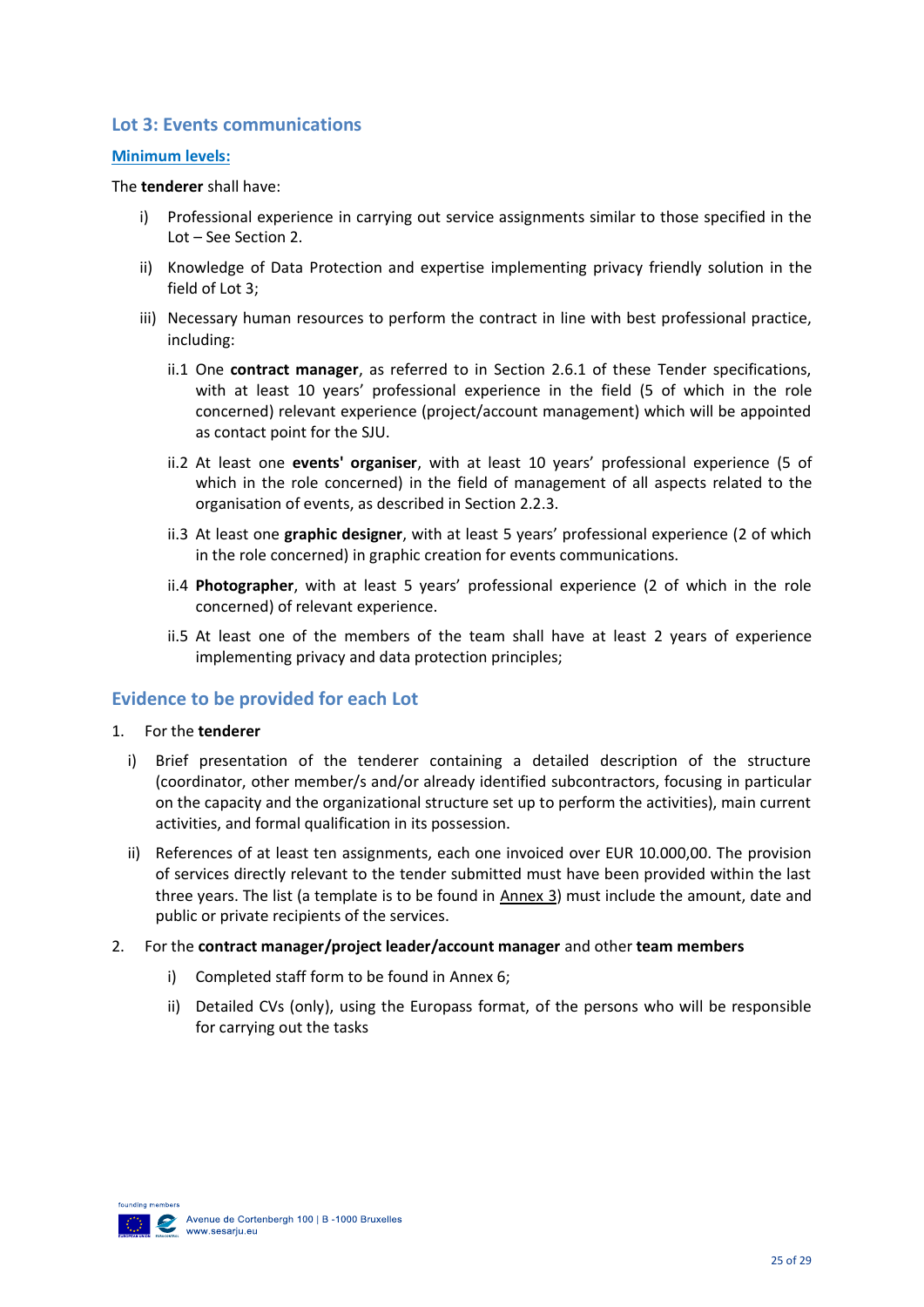# **4.4 Minimum requirements**

<span id="page-25-0"></span>The evaluation committee will check the technical tender form for compliance with the minimum requirements set out in the technical specifications.

Any tender which departs from the requirements set out in the tender specifications or which fails to meet all those requirements may be rejected on the grounds of non-compliance with the tender specifications and will not be evaluated.

The tender shall be in compliance with the legislation applicable in the field as well as with applicable environmental, social and labour law obligations established by Union law, national legislation, collective agreements or the international environmental, social and labour law conventions listed in Annex X to the Directive 2014/24 EU. The tenderer will declare in the Declaration on Honour on Exclusion Criteria and Selection criteria (Annex 1) being compliant with these requirements.

The tender shall also be in compliance with applicable legislation on protection of natural persons with regard to the processing of personal data and in particular with Regulation (EU) 2016/679 (EU GDPR).

All compliant tenders will be evaluated according to the award method described below.

#### **Evidence to be provided:**

<span id="page-25-1"></span>Relevant section of the Declaration on honour (see Annex 1).

#### **4.5 Assessment in the light of award criteria**

Only the tenders which meet the requirements of the exclusion and selection criteria will be evaluated in terms of quality and price for the award of the Contract.

The Contract will be awarded on the basis of the economically most advantageous tender as detailed in the subsequent sections.

## **4.5.1 Evaluation of the award criteria (quality of the offer)**

The quality of the offer will be evaluated in accordance with the award criteria and the associated weighting detailed in the table below.

The tender must reach a minimum score of 50% or more per award criterion and 70 points or more globally in order to be admitted to the financial evaluation. The tenders with lower scores will be considered non-suitable and therefore excluded.

*NB*: Cases in a tender will be scored below the minimum required:

- $\triangleright$  Tenders presenting a mere repetition of the tender specifications or source documentation.
- $\triangleright$  Failure to submit case study/ies.

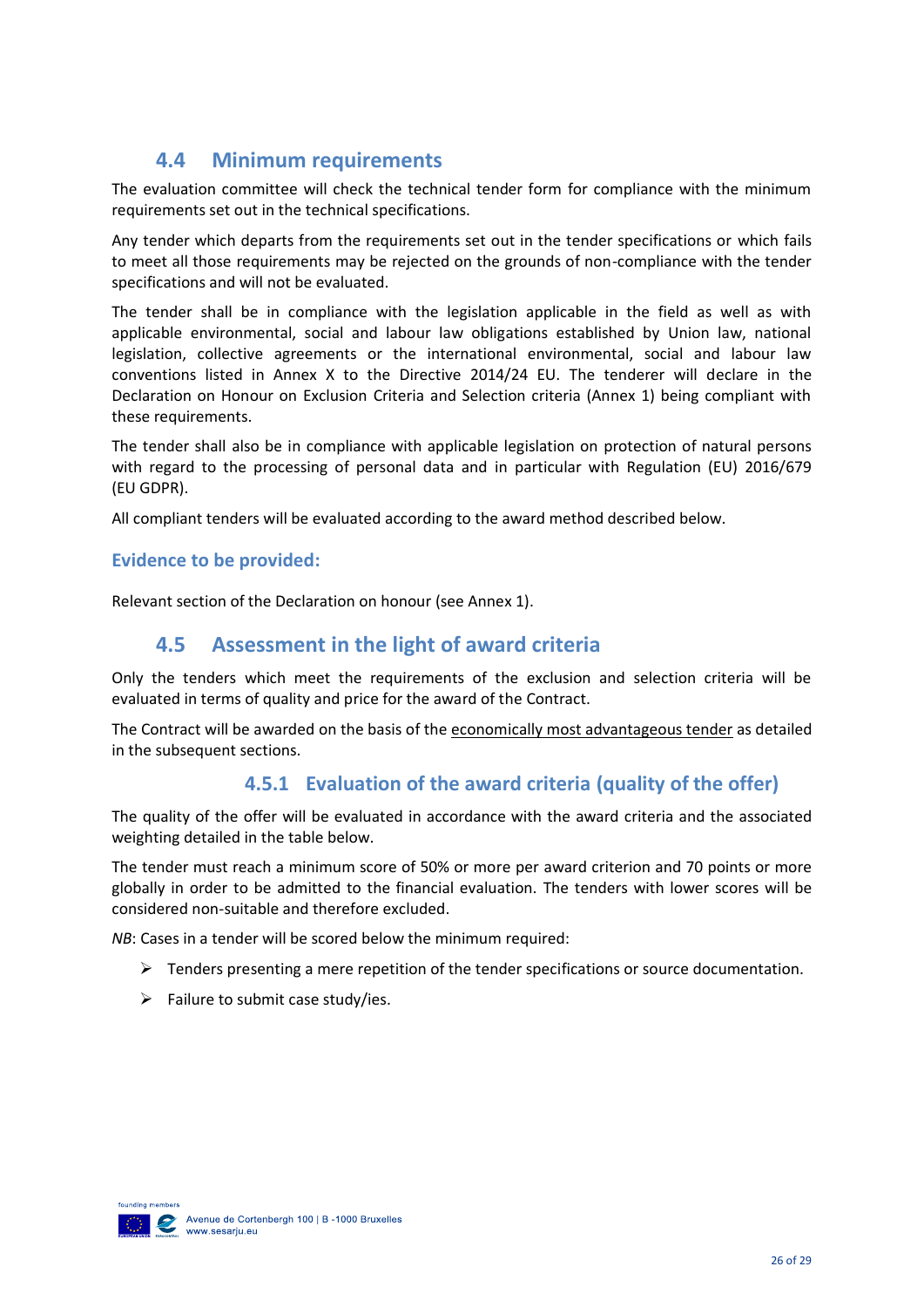| <b>Award Criteria</b>                                                                                                                                                                                                                                                                                                             |    |  |
|-----------------------------------------------------------------------------------------------------------------------------------------------------------------------------------------------------------------------------------------------------------------------------------------------------------------------------------|----|--|
| <b>Organisational aspects:</b><br>Adequacy of the proposed tenderer's structure and alignment to above described<br>requirements;<br>Suitability of the composition and balance of the proposed team;<br>Suitability of the proposed resources assigned to each service and activity in terms of<br>skills and proposed material. | 15 |  |
| Consistency of the proposal in respect of the services requested :<br>The extent to which the services and approach proposed meets SJU's above described<br>objectives.                                                                                                                                                           | 20 |  |
| Analysis of the case study per lot (see Annex 4)<br>Understanding of the requirements;<br>Appropriateness of the solutions and approach proposed;<br>Timeline.                                                                                                                                                                    | 35 |  |
| Quality assurance of contract management<br>Continuity of services<br>Timely response and delivery<br>Quality of services<br>Compliance with data protection<br>Approach to sustainable procurement                                                                                                                               | 30 |  |
| <b>Score Award Criteria</b>                                                                                                                                                                                                                                                                                                       |    |  |

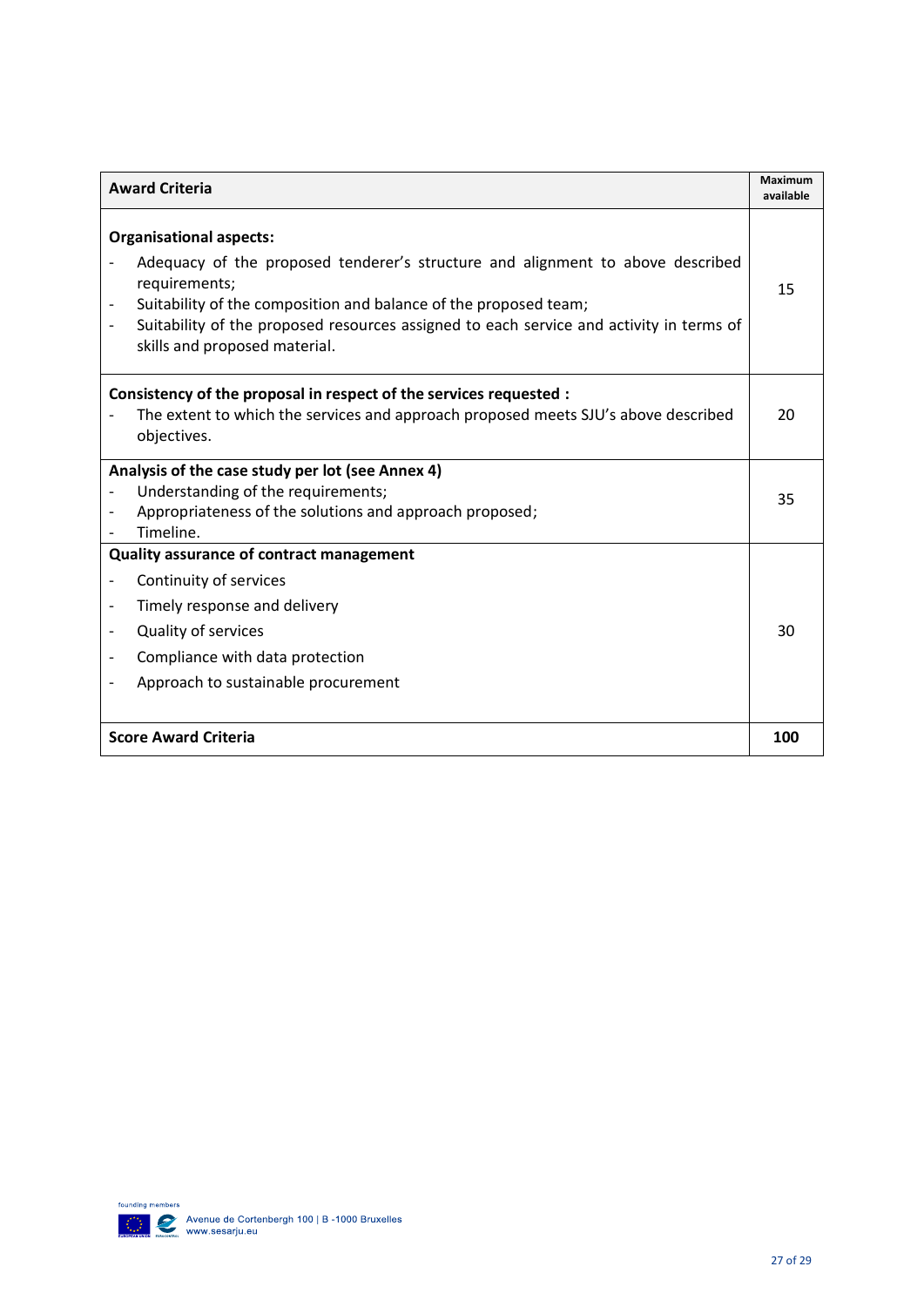## **4.5.2 Financial evaluation and recommendation for award**

Annex 5 (Financial offer annexed to these Tender specifications) is aimed at drafting a hypothetical scenario on the basis of the profiles/items most frequently ordered by the SJU over the last 4 years. The price that will be taken into account for the financial evaluation and the award of the Contract is the "Total price/Year" indicated under the relevant Lot of Annex 5. The "Total price/Year" is the result of the sum of the various "Total price per Item per Year", in accordance with the Invitation to tender ref. SJU/LC/0148-CFT. The "Total price/Year" represents the actual financial offer based on the hypothetical SJU's needs in one year.

It is compulsory to fill-in all the unlocked cells of the relevant Lot of Annex 5 in order to guarantee that the evaluation of all of the tenders is based on homogenous elements in full compliance with the equal treatment principles. In case the financial offer is incomplete, the offer will be disqualified.

The list of Profiles/Items indicated in Annex 5 is not exhaustive. The SJU reserves the right to ask the contractor to provide services/profiles/items not expressly listed therein.

The formula that will be used to rank the tenders incorporates the following elements:

Quality (60%)

- the score of the award criteria of the tender
- the highest score of the award criteria among acceptable tenders

Price (40%)

- the 'Total Price/Year' of the tender
- the 'Total Price/Year' of the lowest priced acceptable tender

The ranking of the tenders, for the award of the contract, will be established by using the formula below.

**Score tender Y =**

[(Score of the award criteria of tender Y / highest score of the award criteria among acceptable tenders) x 60%)] + ('Total Price/Year' of the lowest priced acceptable tender /'Total Price/Year' of tender Y) x 40%] \* 100